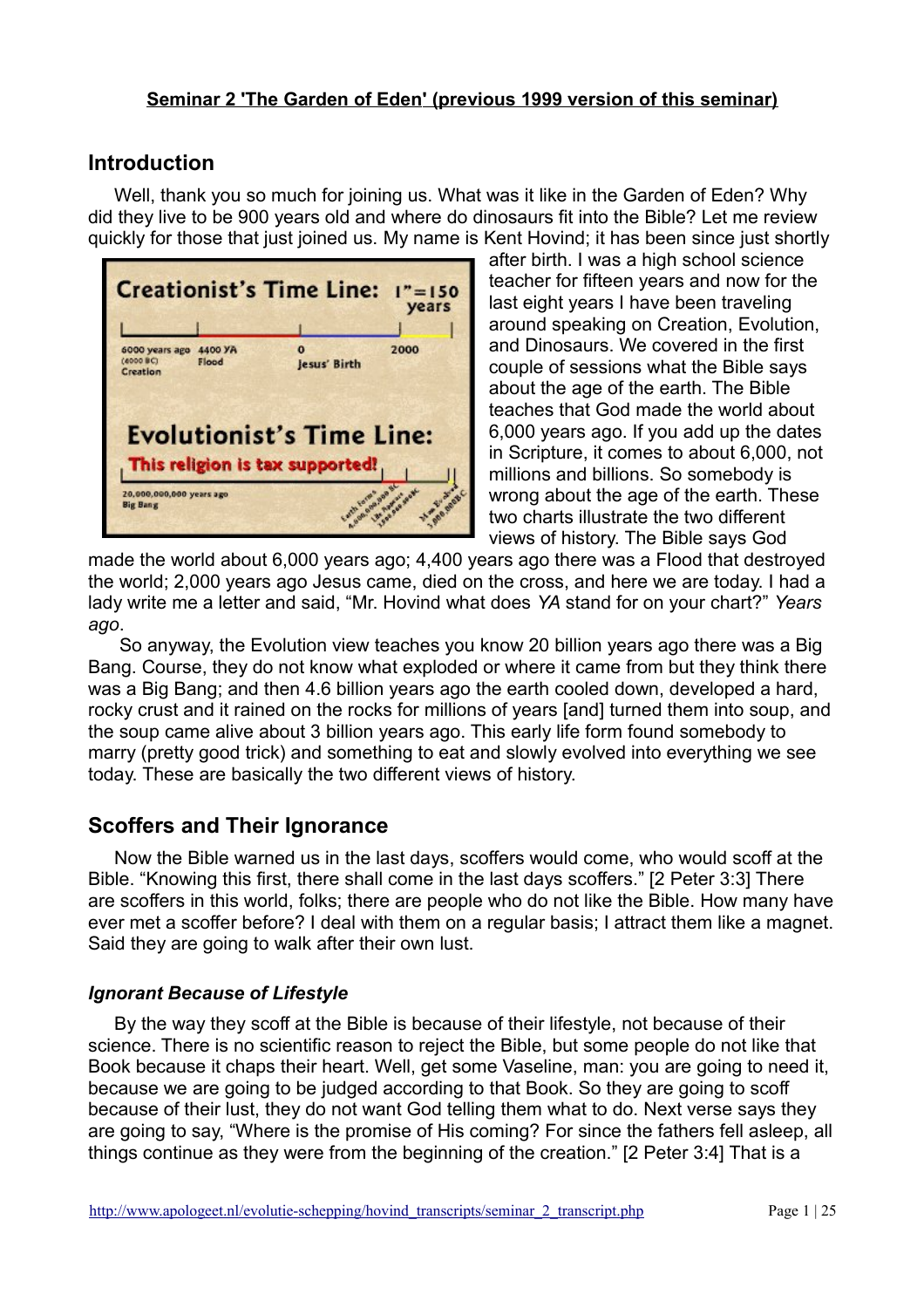very important phrase, we will talk about that on videotape number four. Why did they say that? The way things are happening now, is the way they have always been happening. Uniformitarianism-do not miss tape 4 on that one. There are 7 in the whole series by the way if you do not get them all, you are welcomed to copy them by the way, and send them back and get your money back. You can not beat a deal like that!

#### *Ignorant on Purpose*

Next verse says, "For this they willingly are ignorant of." [2 Peter 3:5] "W*illingly ignorant*." In the Greek, that means "dumb on purpose." Ignorance is bliss; they are having a blizzard, leave them alone. The scoffers are willingly ignorant of how God made the heavens. Notice the word *heaven* is plural, *heavens*, more than one. There is more than one heaven, and we will talk about that in just a minute. Secondly, it says, "And the earth was standing out of the water and in the water." How can the earth be out of the water and in the water at the same time?

For this they willingly are ignorant of, that by the word of God the heavens were of old, and the earth standing out of the water and in the water: II Peter 3:5

Well, we will talk about that in just a minute also. But basically what this is saying is, the scoffers are willingly ignorant of how God made the heavens and the earth. They are ignorant of the Creation. They do not want to admit God created the world because that means God owns it. There might be some rules, and there are, and He does! The second thing they are ignorant of, the next verse says, "Whereby the world to them was being overflowed with water perish." [2 Peter 3:6] This world was destroyed by a flood. The scoffers do not want to admit God flooded the world because that means God has the right to judge His creation, and He does by the way. This is His world; He can wreck it if He wants. The next verse in II Peter [says], He's coming to judge it again. There is a coming judgment folks. It is coming soon! Scoffers are willingly ignorant of the Creation, the Flood, and the coming judgment. I saw a bumper sticker that said, Jesus is coming, and boy is He mad! I thought, Man, that will preach-that is the truth! He is coming soon and He is upset about what is going on.

## **Incorrect Translations**



"God called the light Day, and the darkness he called Night. And there was evening and there was morning, one day. And God called the firmament heaven. And there was evening and there was morning. a second day."

**Genesis 1:5, 8 RSV** s/seminar 2 transcript.php Page 2 | 25

Well, let's talk about the Creation. We sure do not want to be ignorant of the Creation like the scoffers are. Genesis 1:1 says, "In the beginning God created the heaven and the earth." If you skip down to verse five and it says, "The evening and the morning were the first day." Notice the word *the*-T-H-E. In English that is called the definite article: *the* first day. Now this is from the King James Version of the Bible, which I use, and I think you would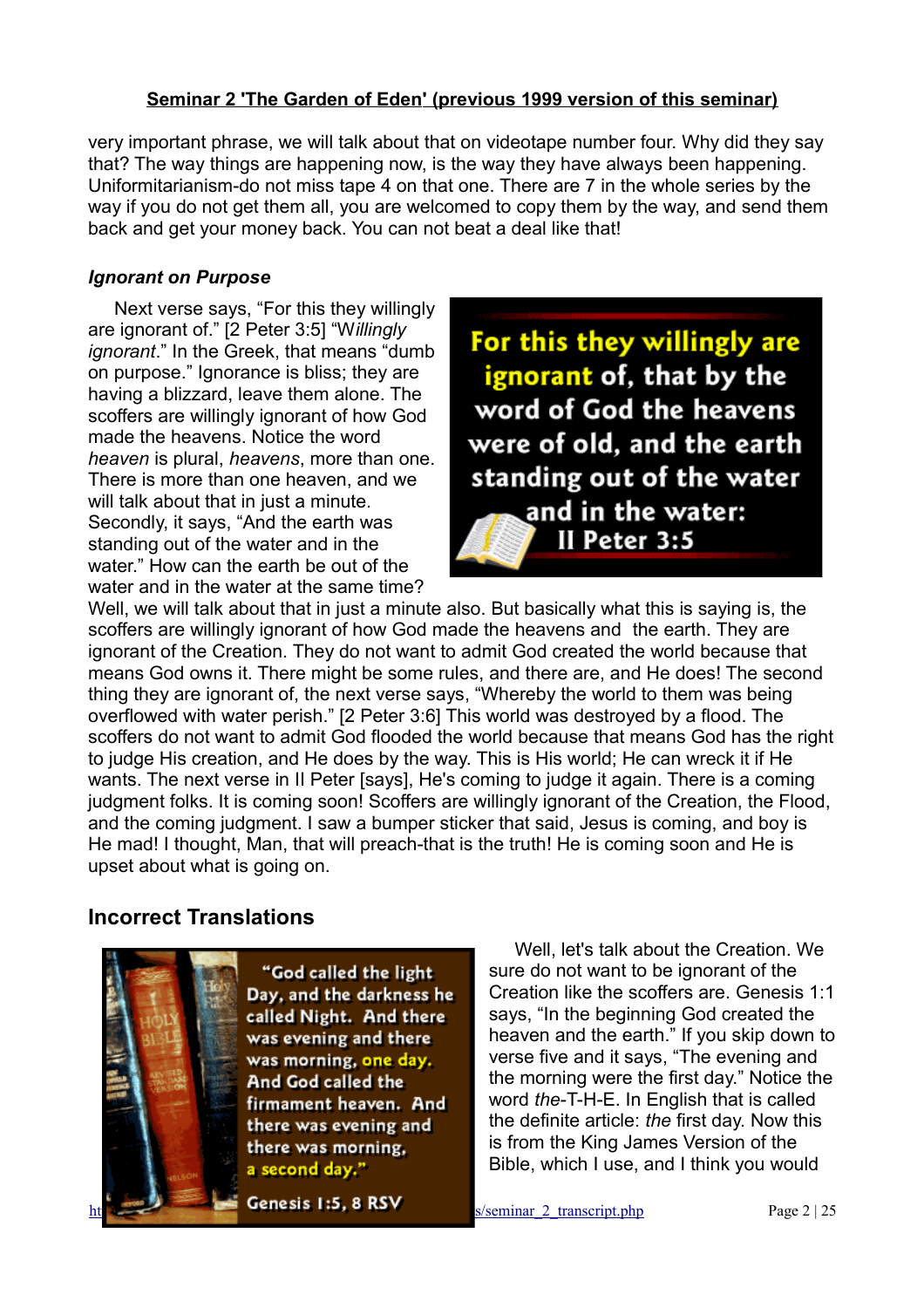be smart to use if you speak English. Many of the newer translations have made some serious changes. I would just be real cautious if I was you. I used to say (I do collect Bibles-versions of Bibles), I used to say I am not afraid of them. The more I study this, the more afraid I am getting folks. They have made thousands of changes in some of these, some of them very serious. Now, if you do not read Greek or Hebrew, you might want to stick with the King James if all you can read is English, which is all I can read. Here is the Reviled Substandard Perversion - I was reading through my Bibles to see how they treated the Creation story, and I came to the RSV. They said, "And there was evening and there was morning *one* day." What happened to the first day? Well, now it is just *one* day. Down in verse 8 instead of saying "*the* second day", they said it was "*a* second day". Why did they do that? Well, the reason these guys did that, they do not believe in a literal six day creation. They believe in what is called the Gap Theory.

# **The Gap Theory**

 How many have ever heard of the Gap Theory before? The Gap Theory was invented in 1814 by a Scottish preacher named Chaulmers, probably a well-meaning guy who just wanted to stick millions of years into the Bible, that is all! Because everybody was teaching the earth is millions of years old and Chaulmers thought, "you know the Bible is going to be left out, unless we can figure out a way to make the Bible say the earth is billions of years old." So, he invented a gap between verse one and verse two. The Gap Theory teaches



between the first two verses of Genesis, there is ample scope for all the geologic eras. They say that is where the pre-Adamite rebellion took place and a judgment of Lucifer happened. The Gap Theory is unscriptural, it is unscientific and it unnecessary. The world is not billions of years old and you do not need to stick a gap in there. The Gap Theory folks always say, "well, you know didn't God tell Adam to replenish the earth?" Well, we will get into that in a minute about *replenish* the earth.

### *Solar Days or Ages*

Then you have got these verses they use all the time to justify the Gap Theory, but the Bible says pretty clearly in Exodus 20:11, "For in six days the Lord made heaven and earth, the sea and all that in them is." No gap there. He made everything in six days and God wrote this one on a rock with His own finger. This is part of the 10 commandments. Exodus 20, He must have known what He was talking about and He did not stutter. "Six days," that is the way He did it.

### *Death-Whose Fault?*

Romans 5 tells us death came because of man's sin. If the Gap Theory is true you had death before man ever got here. The Bible says it was death that came by sin, I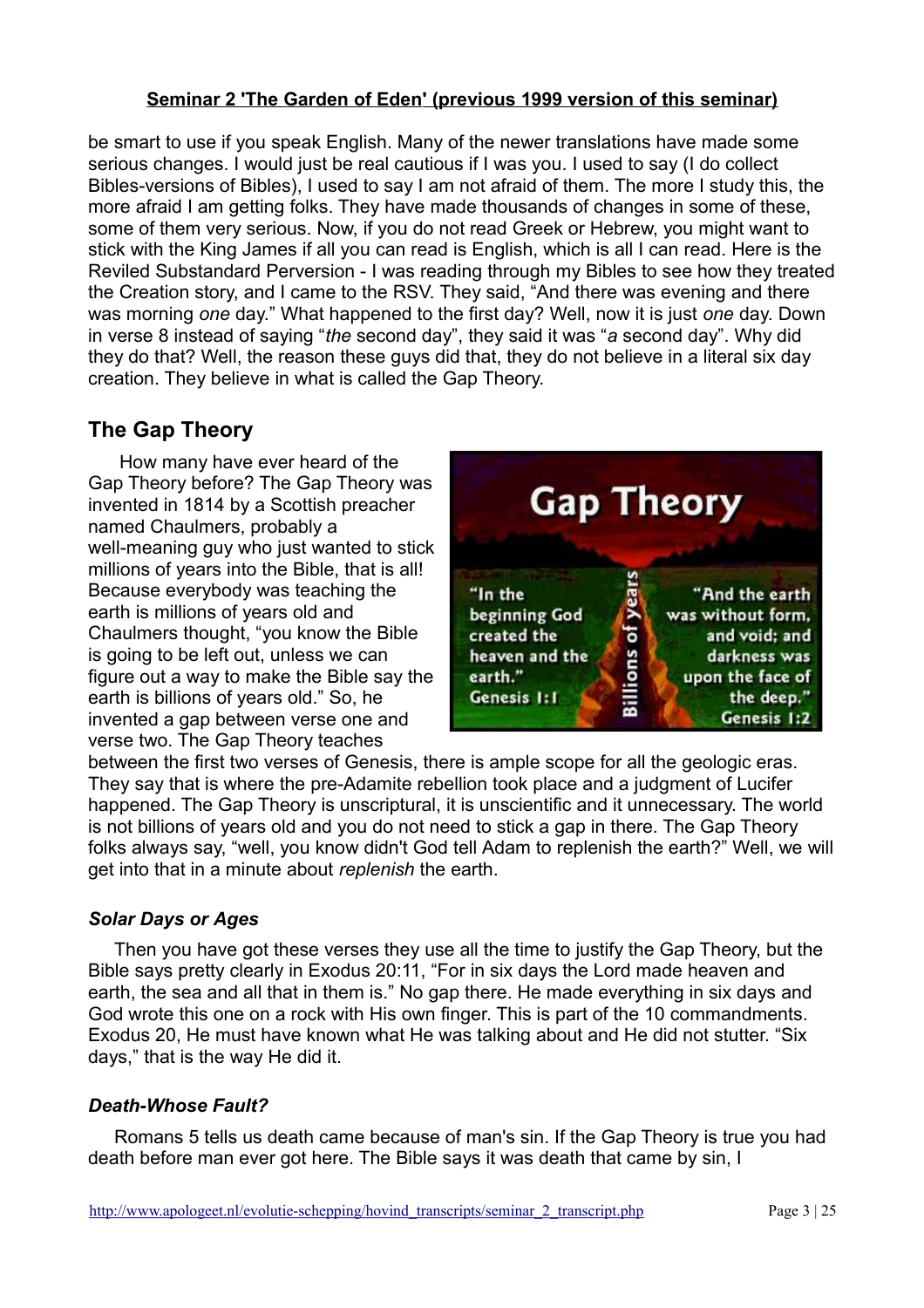Corinthians 15, same thing, "By man came death, in Adam all die." See, it is because of Adam's sin; that is the reason we have death in the world today and that is why Christ died on the cross-He is the second Adam. I could preach for hours on that topic. Adam was the first man and he sinned and plunged the whole human race into death and suffering and misery and Christ came to redeem us from that.

#### *Replenish or to Plenish?*

The Gap Theory folks say, "well God told Adam to replenish the earth and the word replenish means to fill again." You get the glass, you say, "would you please replenish the glass for me, you know, fill it again." That is what the word means today, but in 1611 when the King James Version was translated, the word *replenish* was the proper word to use for the Hebrew word *male* [*MAH lay*] which means, "to fill". Go fill the glass! About 1650 (English language changes from time to time you know), the word *replenish* began to mean "fill it again."



Today that is what it means, but in 1611 it just meant "go fill". There is a different Hebrew word, *shana* [*SHAH nah*], which means "to fill a second time, or to do something a second time." That is not what God told Adam to do. He told him to *male* the earth, "go fill the earth". So it was nothing to do with filling it again.

#### *When Did Satan Fall?*

In the book of Ezekiel, it tells us when Satan fell from heaven. Ezekiel 28, Lucifer is the theme of this chapter here; the Lord is talking about Lucifer. He says, "Thou hast been in Eden, the garden of God, every precious stone was thy covering," and then it describes him in his tabrets and his pipes and the gold and the beryl and all this stuff, and you get down to verse 15, it says, "...Till iniquity was found in thee." You see, Lucifer was in Eden until iniquity was found in him. Well, the Garden of Eden was a model Day six and Lucifer was in it before he fell, so he sure could not have fallen from heaven between verse one and verse two; the Garden of Eden had not been made yet. Lucifer was in the Garden of Eden as a nice guy, until iniquity was found in him. In Genesis 1:31, the last verse of the chapter, it says, "God saw everything and behold it was very good." It would not be *very good* if the Devil was running around as a bad guy, and Adam and Eve were standing on top of thousands of feet of sediment full of dead things. That would not be very good! The whole idea of a pre-Adamite rebellion and a judgment of Lucifer during a gap is bologna, it is unscriptural, it is unscientific, and it is unnecessary! It goes against many, many other scriptures.

# **Day Age Theory**

I was reading through all my other translations, and I came across the *Living Bible* and they said, "Let the earth burst forth with every sort of grass and seed bearing plant and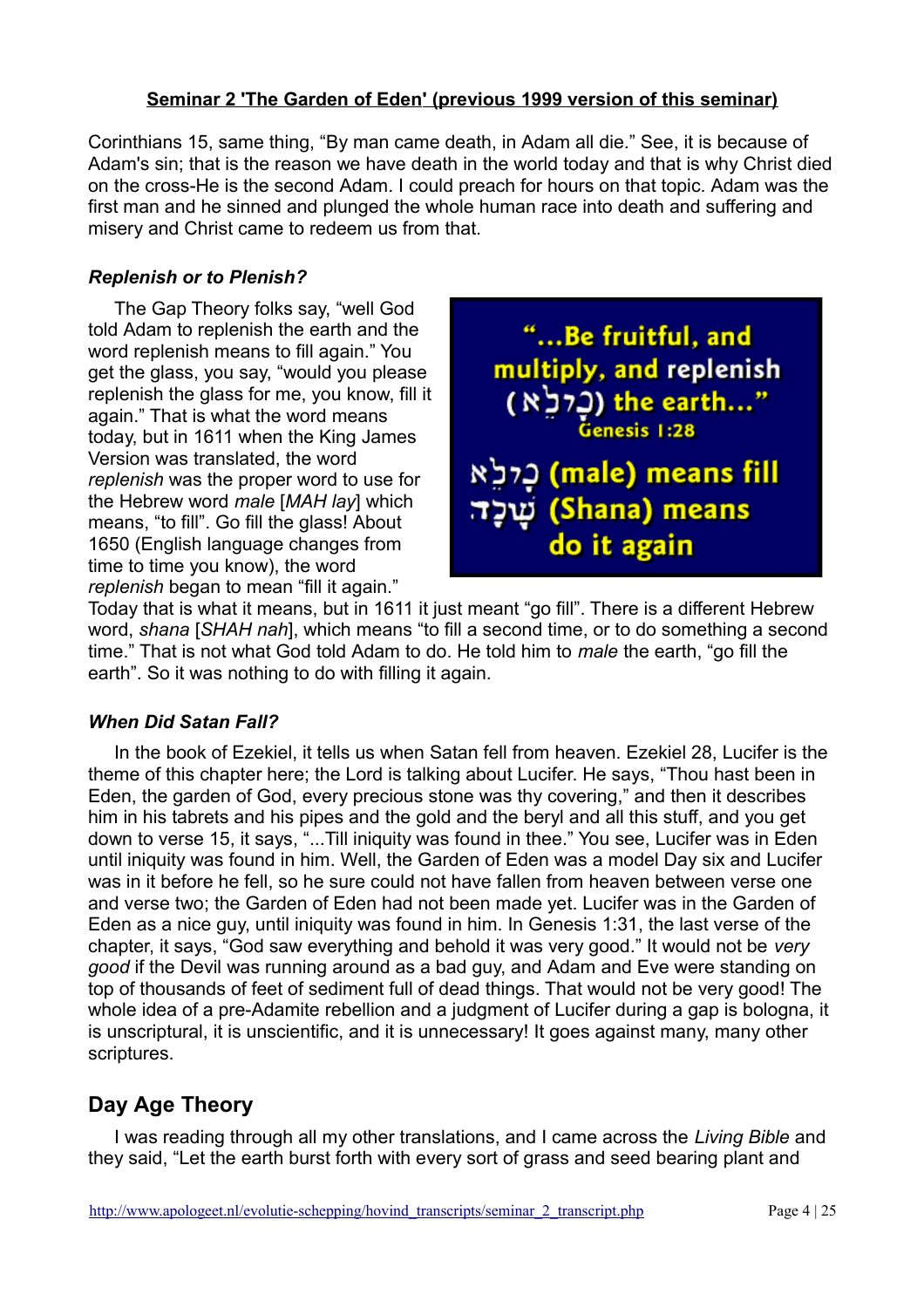fruit trees, all this occurred on the third day." I read that and I thought, Yay, we have a good one, until I read the footnote down at the bottom. Down at the bottom it says, "Literally, this a period of time." Maybe the days are not really days, maybe the days represent long



periods of time. How many have ever heard that idea before? That is what is called the "Day Age Theory". Maybe each day represents an age, a long period of time. They always use Psalms 90, "A thousand years are like yesterday," and II Peter 3, 'a day with the Lord is as thousand years and a thousand years is as a day.' Those are the two verses they always use.

 Notice it says thousand, not million or billion. It might mean God is working on a 6,000 year calendar with a thousand year reign of Christ coming up, for the

millennium, the seventh day. That would mean the Lord is coming back any minute. Now that year 2000 is based on the birth of Christ. The Lord might be coming back 2,000 years from the resurrection. We might have thirty-three more years yet. I do not want to upset anybody or disrupt anybody's book sales on eighty-eight reasons why the Lord will come in '88, but God might not even be using our calendar! He may have His own, you know? So don't think you ought to sell your clothes and go stand on a hill and say the Lord is coming back right now, He may not come! So I do not know when He is coming, but I suspect that it is going to be very soon. These thousand years as a day might refer to the 7,000 years of total human history, but they certainly do not refer to the creation.

 They cannot be talking about the creation because on the third day, He made the grass, the plants, and the trees; on the fourth day He made the sun. If those days are millions of years, that is going to be pretty hard on those plants waiting for the sun to come up, don't you think? Plus the insects pollinate the plants; plus what about the Sabbath, were they supposed to work 6 million years and finally take a break? It does not make sense, folks! It had to be 6 days right in a row just like it says. It just does not work any other way. There is a great book on



the so-called Gap Theory and the Day-Age Theory and another one that is even more subtle and I think more dangerous called the Ruin-Restoration Theory, which tries to combine the two. This book is on our order form here called *The Unformed and Unfilled*, it is about \$8; we have some on the table out there. If you know somebody that has been taught the Gap Theory, send him that book. It goes into all the Hebrew and it goes down deep, stay down long, and come up dry kind, you know? You can explain the whole thing when you are all done reading that book if you want to read more on that.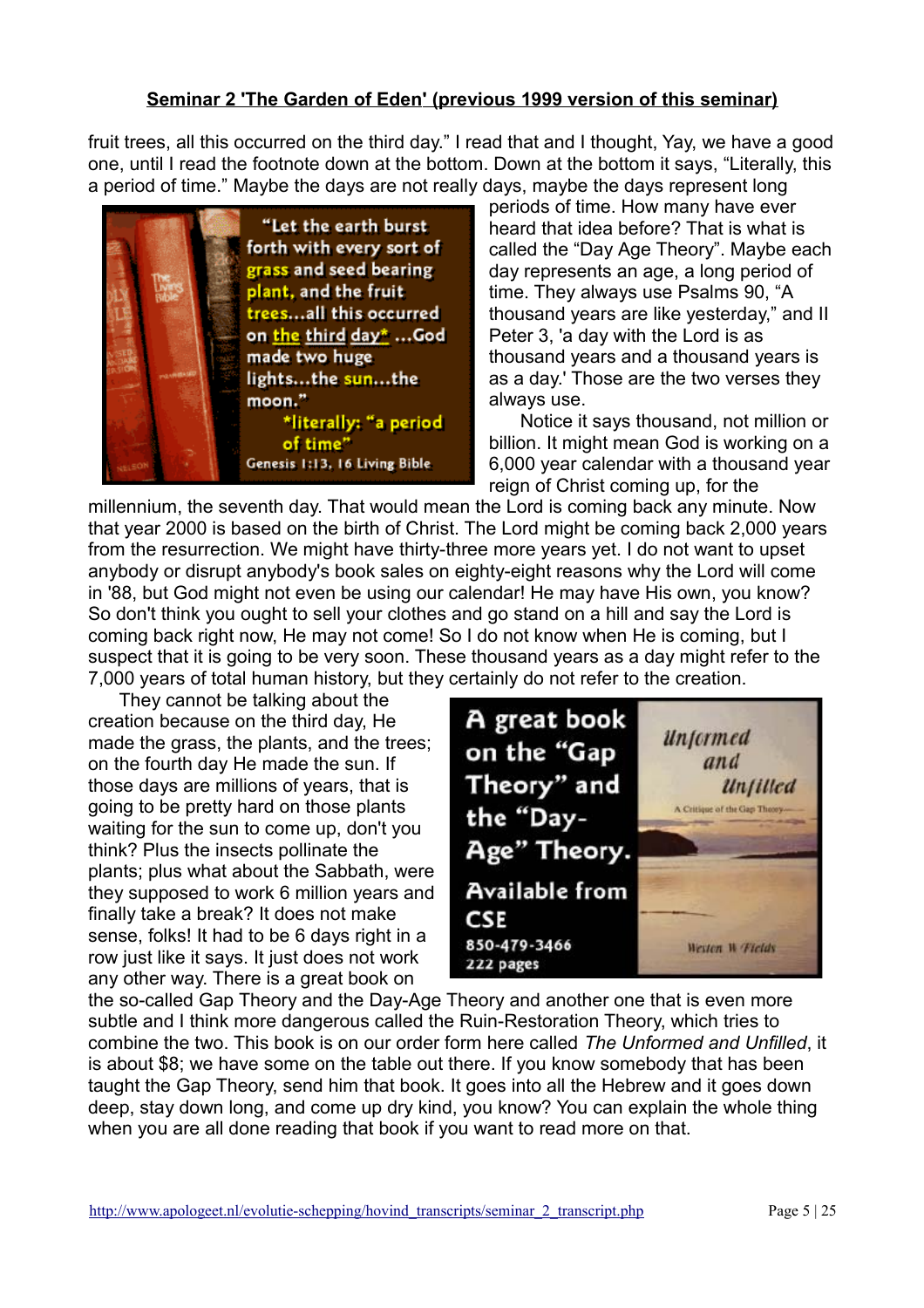# **The Pre-Flood Vapor Canopy**

#### *Biblical Evidence*

Okay, back to verse six, "And God said, Let there be a firmament," a what, a firmament. Well, what is that? Well, let's see here. It is in the midst of the waters, and let it divide the waters from the waters. Some people say, "I know what it is, it is the dirt." You know the dirt comes up and keeps the water away from the water. No, no, no, it is not the dirt. Read down to verse twenty: see, the Bible always interprets itself. No prophecy of the Scripture is of any private interpretation, I Peter 1. Genesis 1: 20 says, "The fowl (that is the birds) fly above the earth in the open firmament of heaven." The birds fly in the firmament: the birds do not fly in the dirt, the birds fly in the air. So, obviously that is the first heaven where the birds fly.

#### *The Three Heavens*

Remember II Peter said there are *heavens*, more than one? First heaven is where the birds fly, you are breathing it now, first heaven. Second heaven is where the sun, moon, and stars are. Genesis 1:14, "God said, let there be lights in the firmament of the heaven and He made the sun, moon and stars." We call that "outer space." That is the second heaven. The third heaven mentioned in the Bible is in II Corinthians 12, the Apostle Paul in this chapter is telling a story about the time he got rocked to sleep-I mean stoned to death-and he was caught up to the third heaven. Three heavens in the Bible, first heaven where the birds fly, second heaven where the stars are, third heaven where God lives. We are going there one of these days! We are going to hear the angel blow the trumpet! Blast off out of here, take a bite off of the Milky Way on the way by and head for the third heaven. It is going to be awesome!

#### *Firmaments Described*

Anyway, back to the first heaven here. Genesis 1:7, "And God made the firmament and divided the waters which were under the firmament from the waters which were above the firmament." What is this talking about? Water above the atmosphere where the birds fly? Psalms 148, "Praise Him ye waters that be above the heavens." It is not that way today, what is going on here? Why did II Peter say the earth was standing out of the water, and in the water? Kind of a strange verse, don't you think? Well, I think the problem is we do not understand what the earth used to be like. The Bible says God created the earth a circle, by the way there has never been a time when the Christians thought the earth was flat; Columbus knew it was round. A bunch of Atheists in 1800 decided, let's make fun of the Christians, let's go around and tell everybody that they teach the earth is flat! They started the whole thing! The Bible says, "God sits on the circle of the earth", Isaiah 40, and it says, "He stretched out the heavens like a curtain." Maybe that explains the "Red Shift" a little bit; the light just seems to be stretched, you know the red is off from the rest of it-stretched out the heavens, I do not know. But, He spread them out like a curtain, and "spreadeth them out as a tent to dwell in." We live in one of the heavens, the first heaven, and it was under the water. See, today's atmosphere has six layers to it: troposphere, stratosphere, mesosphere, thermosphere, exosphere, and ionosphere. There used to be a seventh layer hydrosphere, for lack of a better term. There was a layer of water above the atmosphere. A layer of water above the atmosphere when God first made the world, now that is gone, all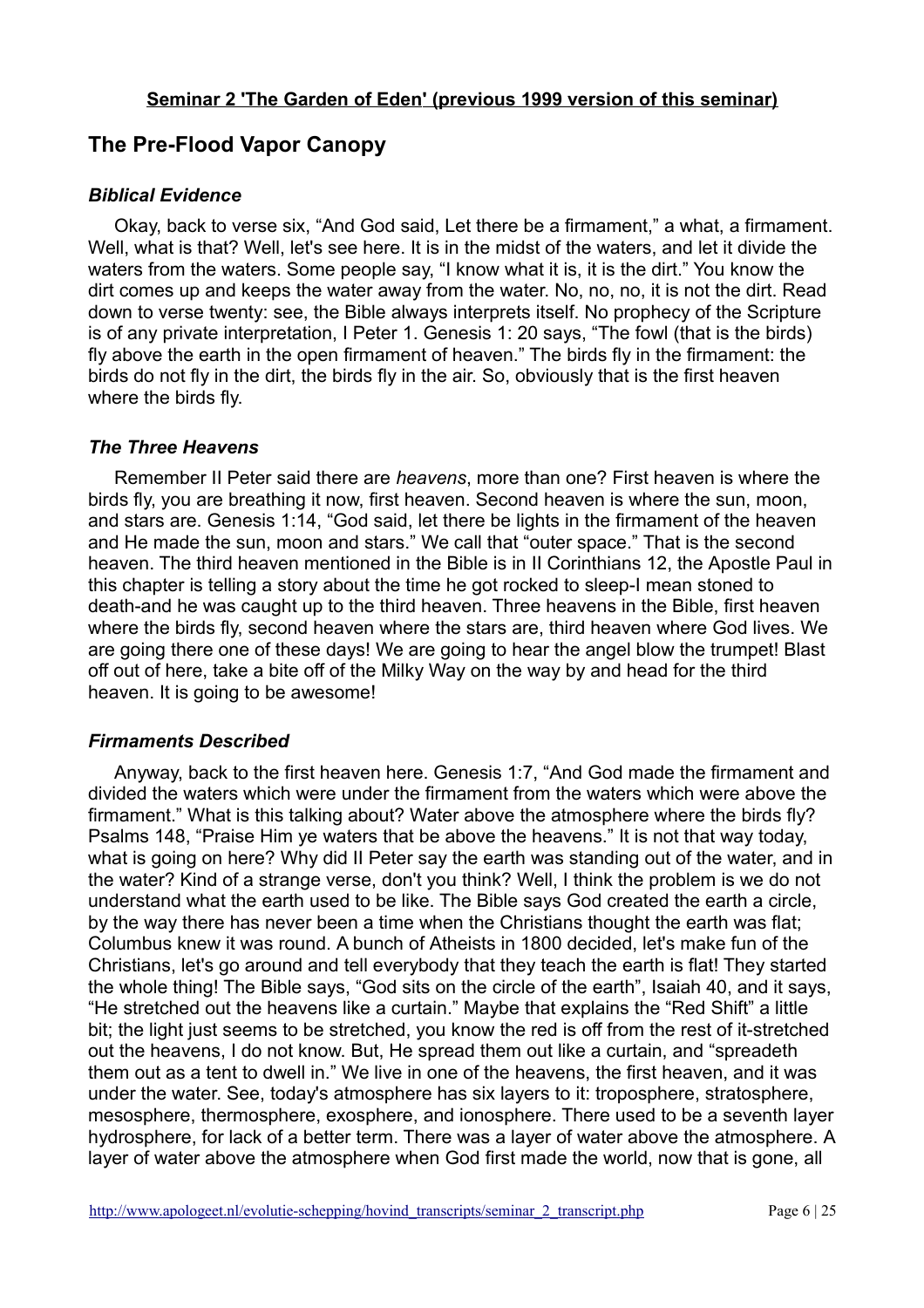that fell down at the time of the Flood so today we do not have it. I cannot go show it to you, this is all theory, it is called the Canopy Theory. The Bible says there used to be water above the firmament. Water or ice, it might have been ice because ice at low temperatures becomes magnetic and you can actually suspend it in the magnetic field of the earth. It is called the *Mysner Effect*.

#### *Ice Canopy?*

Have you ever seen a magnet floating on top of another magnet? That is called the *Mysner Effect*. If ice was up there, say 10 miles up, 6 inches of ice just to pick a number, that super cold ice suspended by the magnetic field would increase air pressure on the earth and would filter out the sunlight. See, water stops a lot of the damaging effects of the sunlight; it would make the whole earth like a big greenhouse. How many know what a greenhouse is? They have got all glass walls; you have to dress in the basement in a greenhouse. Well, apparently the whole earth used to be that way.

 Matter of fact, scientists just recently discovered there is still lots of water out there in space; enormous amounts of water, and water is an amazing molecule by the way. One of the only substances that as it freezes, it expands instead of shrinks, boy it is a good thing because the water freezing and expanding makes it float on top of water otherwise the lakes would freeze from the bottom up--make it pretty tough on the fish would it not? Pretty neat the way that works, the rest of them shrink and sink when they freeze, not water, amazing substance! Moody Science films has a great video just on *water*, it is called "Water, Water Everywhere", tremendous video from Moody Bible Institute.

#### *What Good is a Water Vapor Canopy?*

There is a new theory about the dinosaurs that I think ties in with what the Bible says about the original creation. See, scientists are kind of confused about dinosaurs, they have two serious problems. In 1993, all the dinosaur experts got together in Chicago and they said folks, we have got a problem, dinosaur lungs are too small they could not breathe plus their nostrils are too small. An 80-foot Apatosaurus, this article says, had nostrils the same size as a horse. How is an 80-foot animal going to get enough air through nostrils the same



size as a horse? He would be sucking so hard trying to get a breath, it would set him on fire from all the friction from the wind whistling in there! Couldn't breathe! Well, apparently, they did breathe, we find their bones all over the place. How could he breathe?

#### *Double Atmospheric Pressure*

Well, today an eighty footer could not breathe, but before the Flood, I think they had double the air pressure from that canopy of water or ice over head-increase the air pressure. Plus, when they drilled into the amber (how many saw *Jurassic Park* when they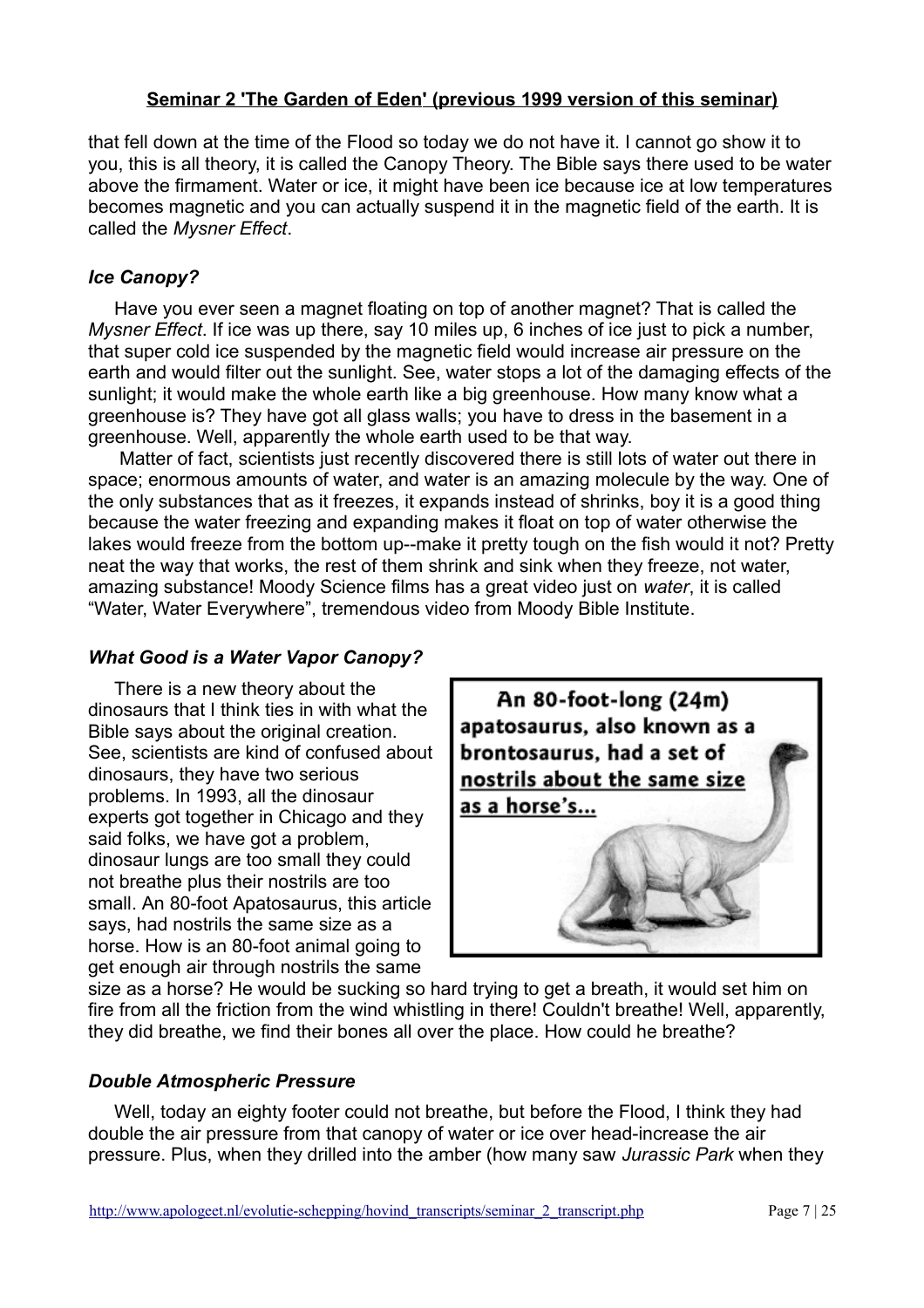went after the mosquito blood?), sometimes in amber they find air bubbles trapped. The air bubbles trapped in amber have 50% more oxygen than we do today. Interesting! Did you know if you lived in a world with double the air pressure and 50% more oxygen, just breathing would be exciting! Adam would go,

 "(breathe) Wow! Eve, that was fun, let's do that again, ready?" Because under those conditions, not only does your hemoglobin take on oxygen, your plasma gets oxygen saturated in your blood stream which means you could run for hundreds of miles without getting tired. Adam and Eve did not need a car; they could run to Grandma's! Only they did not have a grandma, or a mother-in-law by the way, which was why it was paradise! No, actually my wife has a great mother-in-law, but!

 I think before the Flood came the earth had double the air pressure and increased oxygen. That explains how the dinosaurs could get so big on small lungs.

#### *Hyperbaric Therapy*

It explains a lot of things by the way. It would sure heal up faster under those conditions; extra oxygen makes you heal much faster. How many of your remember Baby Jessica, she fell down in the well in Texas about 10 or 12 years ago? When Jessica fell down in the well, she was 18 months old, her left leg slipped down in the pipe, her right leg came up behind her and she did the splits as she slid down 20 feet inside an 8 inch steel pipe. She was



down there 2 and 1/2 days; it was an amazing rescue, when they finally got her out a lot of her body had turned black from lack of circulation. Her right leg was totally black; one of the doctors said we have to cut the leg off immediately. Another doctor said, before we cut her leg off, let's just try putting Jessica in a hyperbaric oxygen chamber. In a what?



Hyperbaric oxygen chamber? What is that? Well, it is a chamber like this; they put Jessica in one of these. Now, back in 1987 this was very new therapy. This was a revolutionary idea; today it is being used more and more. They stuck Jessica in one of these chambers, filled it up full of pure oxygen, and pumped it up to double normal pressure forcing oxygen into her system. Within a few hours, her leg turned pink; one by one her toes turned pink. They finally had to amputate half of her little toe. She would have lost her whole leg had it not been for

hyperbaric therapy.

You know, one of the biggest ones in America is right here in Pensacola, Florida, Holds thirty people in emergencies. Hyperbaric Chamber, strange, huh? You know in West Germany all stroke patients are required to go for hyperbaric oxygen treatments after they have a stroke? They are finding incredible healing. Different countries around the world-in England, Multiple Sclerosis patients are being treated with hyperbaric oxygen; in India,

http://www.apologeet.nl/evolutie-schepping/hovind\_transcripts/seminar\_2\_transcript.php Page 8 | 25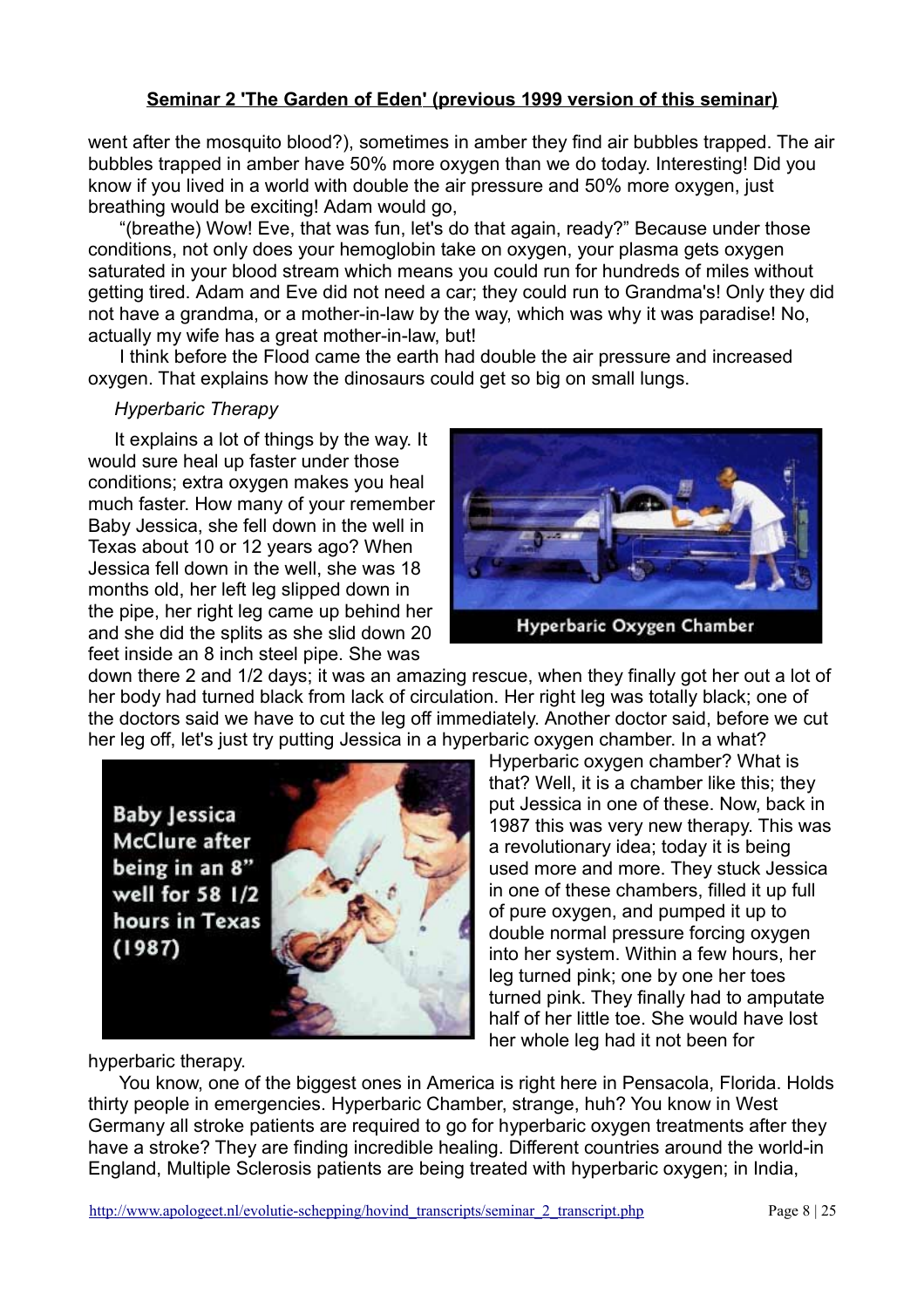they treat leprosy with it.

 Adding oxygen to the system, everything seems to heal faster. A small chamber like this, it only holds one person, is cheaper to operate and to build; quite a few pro teams have one. Dallas Cowboys have one, the San Francisco 49er's have one, the New York Jets have one, all these pro teams are finding their injured players are healing twice as fast under hyperbarics. Well, if you are paying the guy \$1000 a minute to go play with a ball, you want him out there playing with the ball, right? Can you imagine, though, if the entire earth was hyperbaric before the Flood? That would be a different world, wouldn't it? You would not need a hospital, you would be healed up before you could get there; plus it would make plants grow like crazy. See, increased air pressure would also increase pressure to the plants. Now, plants do not have lungs to breathe, they have to rely on what comes by right? It would also increase pressure to the gases-that puts more gas into the water and fish have to breathe under water; if you have increased air pressure you get a lot more fish able to survive per cubic mile, I mean lots more fish, lots more plant growth.

#### *Giant Tomatoes*

Dr. Kei Mori, Kao University in Tokyo, Japan, started raising a tomato plant in his basement. No windows. Well, plants have to have light so he took a fiber optic cable and



ran it down from the roof, down to light the plants. His cherry tomato plant began to grow abnormally fast and he thought, "you know, I wonder if the fiber optic cable is blocking out the UV light and only allowing in pure light, not the other stuff that comes from sunlight." So he put a plastic shield over the plant and moved it to the laboratory. The plastic shield was like sunglasses to block out UV light. He also decided to pressurize carbon dioxide to stem of the plant. He built a flexible sock around the stem and pressurized  $\text{CO}_2$ , since plants breathe  $\text{CO}_2$ . He did

not do the whole plant, it would have done even better, all he did was the stem with pressurized CO<sub>2</sub>. After two years, his cherry tomato plant was 16 feet tall and produced

900 tomatoes, and his tomatoes on his cherry tomato plant were baseball size. They moved it to a shopping center, built a bigger plastic shield over it, built scaffolding to hold the branches up, last I heard the plant was 40 feet tall and produced 15,000 tomatoes every year. That is a tomato tree! Can you imagine if the whole earth was hyperbaric though before the Flood? All the plants would grow like crazy.

 One atheist said, "Mr. Hovind, there is so much coal in the ground today, all the plants in the world today could not make that much coal." I said, "You are absolutely correct!" He said, "See, that proves the earth is billions of years old." I said, "No, no, you are absolutely wrong. That proves the pre Flood world had lots more plants, lots more plants." First place, 70% of the world today is under water; probably not the way it was when God first made it, plus plant growth would be incredible under those conditions. If Adam could come back today and see the forests around here, he would [say], "Aww, what happened, did you forget to water them?" I mean folks; we live in a junkyard compared to what Adam had when he was here; things were huge!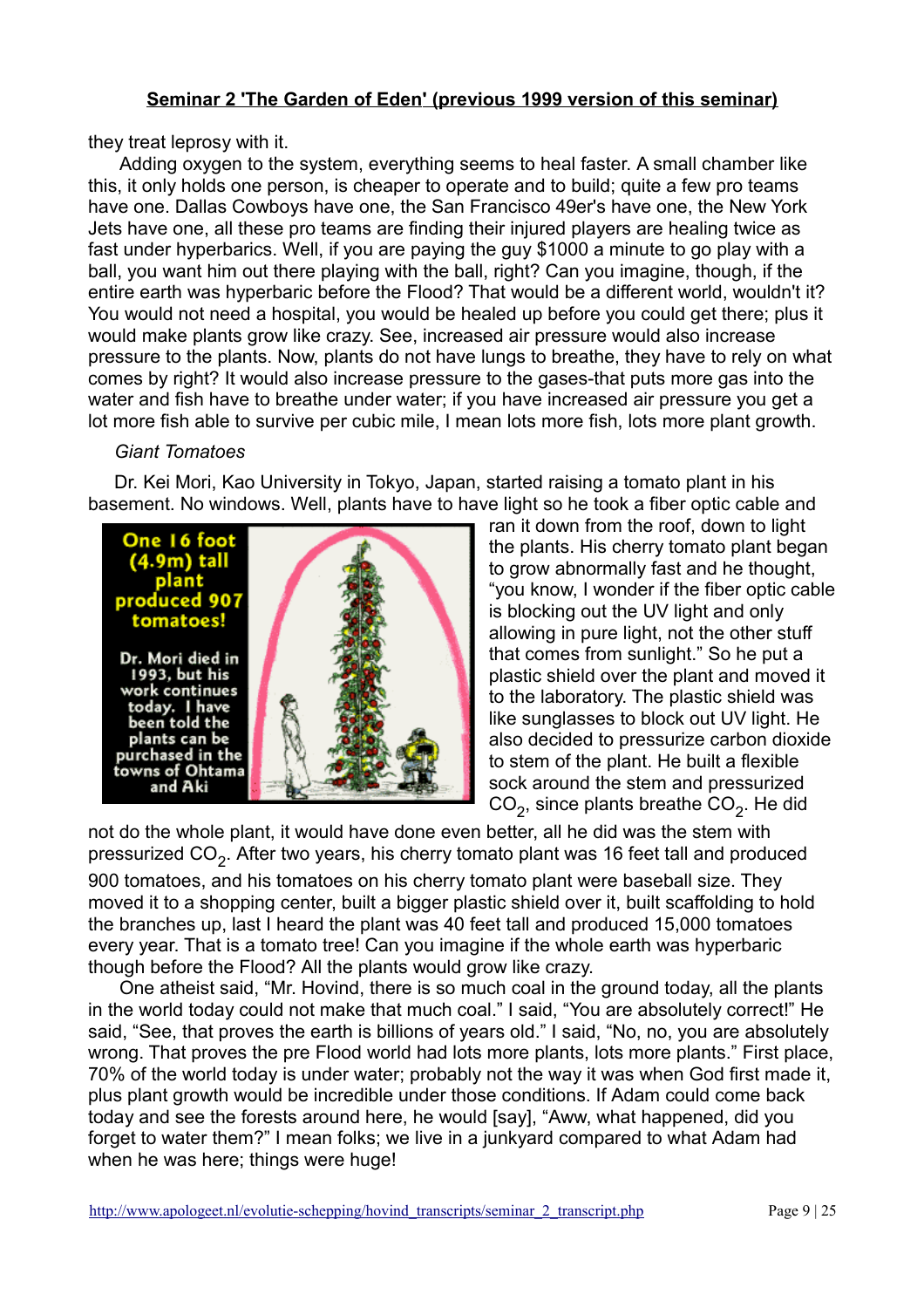*X-Rays*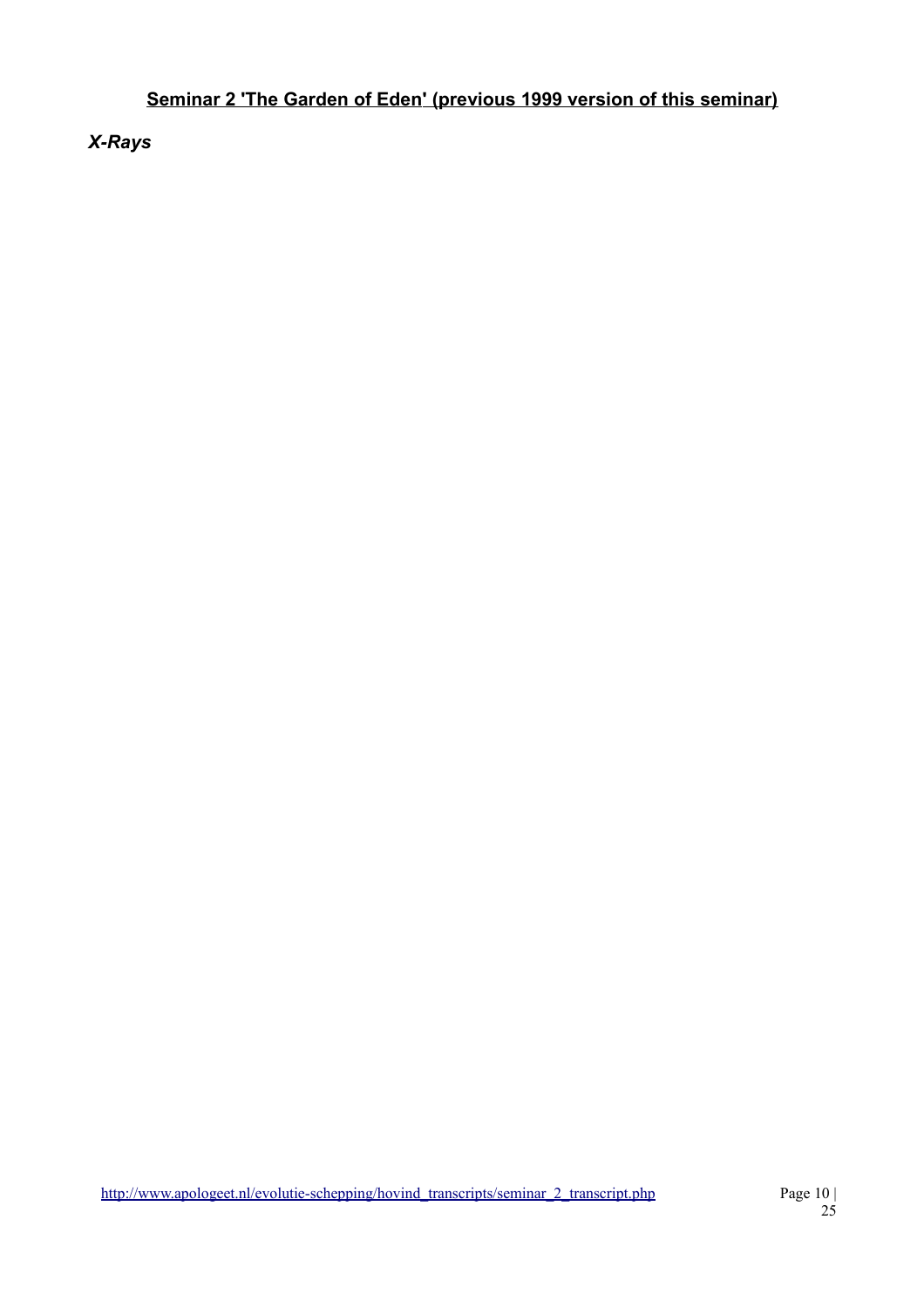See, the sun puts off a lot of stuff besides light. It puts off X-rays and Gamma rays and Beta rays and all them "Ray" boys come down here and they are pretty hard on your carcass.

How many have ever had an X-ray before not quite come together in the back, you know walk down the hall about 12 miles and on the make if that far, they will say, "Oh, we are glast table?" They just got the table out of the free He puts this weird machine over the top of v hold it, and he runs out in the hall! You say, says, "well, I have to X-ray you." You say, "w it is harmless!" You say, "well, how does this button, little X-ray bullets come out of that m



carcass, right through the table, right into the film under the table, and we are going to expose what is in your body in reverse image." (Which, by the way, is why many radiologists have negative outlook on life!) "We are going to blow you full of holes!" See, an X-ray is just like getting shot with a shotgun, but the bullets are much smaller. You will not feel a thing, they go right through you, and your body heals the holes like that [snap].

 Somebody said you have to fix 250 million holes from X-ray damage per second because the sun is X-raying us right now. Well, this is a metal roof building. Metal probably slows or stops most of the X-rays, but if you were just in a wood rood and shingles, it does not even slow them down-right through! Concrete stops X-rays, water stops X-rays, and lead stops X-rays, but not too many folks build a lead roof on their house. It would be a little hard to hold up there.

 The doctor has a lead wall he goes out and hides behind when he pushes the button because he does not want to get hit by those X-ray bullets. It is okay for you to get hit by them, but he does not want to get hit. Long term exposure to X-ray's is dangerous. But, here we are getting X-rayed everyday of our life and your poor skin feels the full force of the X-rays.

 Your skin has three basic layers: epidermis, dermis, and subcutaneous where the fat is stored. Some have much more stored than necessary, but! X-rays go blasting through your skin and through your body and your body has to fix all the damage that is done. It does just fine, your body fixes it everyday, thousand and millions of these all the time, no problem. But, after about 70 or 80 years your skin begins to lose the battle and it cannot

wrinkles,



have not controlled a few writing a few writing timers? Say, boy, he needs to iron his face, ye perfect say, "Brother Hoving, I do get old and wrinkled up!" Well, if you do

not wrinkle. Number two, you can carry a lead or concrete unit of the state unit of the state unit of the state unit of the state unit of the state unit of the state unit of the state unit of the state unit of the state unit of the state unit of the state unit of X-rays or, number three, you can do what Elizabeth Taylor has done, the movie star, how

**And their was Elizabeth And there was Elizabeth** Taylor's piast filled the magazine rack best She was getting married for the 40th time or some with the south in the south of thought in the south of thought in the somebody told me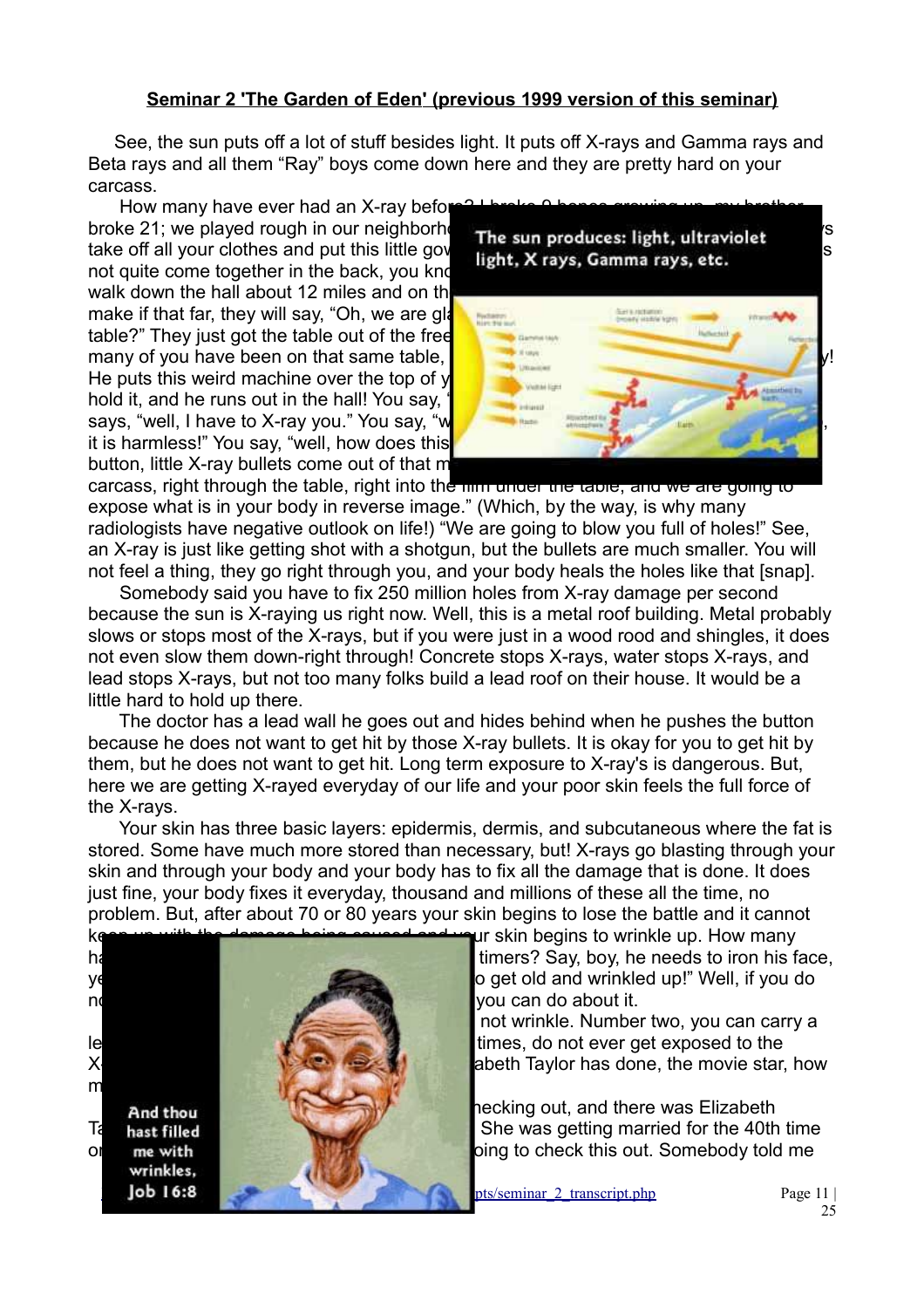Elizabeth Taylor has a hole in her forehead. She fills it in with caulk, she covers it up with make-up, nobody is supposed to know about it, but I am a scientist and I like to learn things so I got my Swiss Army knife out which has a magnifying glass on it. I picked up the magazine and I began staring at her forehead. People are walking down the aisle looking; "what is the matter with you?" "I am just looking at a magazine!" I stared at her forehead for a while and I finally figured out what the hole was, I was so proud of myself! That lady has had so many face-lifts down through the years trying to get rid of the wrinkles; it is her belly button right there! Hey, go to Wal-Mart, she is probably getting married again this week; she will be on there sooner or later! You say Brother Hovind; I do not want to get old and wrinkled up. Well, I am sorry. If you get old, you are going to get wrinkled, you might as well get ready for it, okay? But it was not that way before the Flood came.

## *Pre-Flood Ages*

You know before the Flood came, the Bible says the people lived to be over 900 years old. Right after the Flood came, that canopy of water fell down, life spans dropped off to 400, and then 200, and then 100, and today 100 is old. Before the Flood, you were just a kid at 100; it was about time to start looking for a wife and a house near a grade school. Well, today if you wait till you are 100, you can still get the wife, but you can forget the grade school! You will not need it, okay? It was just different back then folks, a lot different; they lived a long time.

 One guy is going around the country and claims to be a Creationist, he says, "You know folks they were not really living to be 900, they counted every month as a year, you have to divide their age by 12." Wow, that is an even bigger miracle! Let's see, Enoch was 65 when he begat Methuselah. Two of these guys were 65 when their son was born. Let's see, 65 divided by 12, he was 5 and 1/2 when he became a daddy! I do not think so! No, they really lived to be 900, folks, something was different back then.

## *Pre-Flood Heights*

I think they got bigger too. Here is me standing next to a life size statue of Robert Wadlow, Alton, Illinois, right by St. Louis. Robert Wadlow was 8 foot 11 and 1/4 inches-big



boy! He had a size thirty-seven shoe. I could not touch his chin without jumping. We would consider that gigantic. But, I think before the Flood, they got bigger than that. Here is a drawing of a skeleton found in a coal mine in Italy that is 11 feet 6 inches tall. Well, long, not tall, he is laying down now! But, 11 foot 6! How would you like to have one of them on the basketball team? Hey, throw the ball to Herman; okay, drop it in Herman, right there. Now come down here and block off the whole court!

 Sometimes the women get upset with me because I do tell a lot of Adam and Eve jokes

and they say, "now Mr. Hovind, excuse me, but, you said that was a skeleton of a man, maybe it was a woman." Well, that is a fair question, but I taught Biology and Anatomy and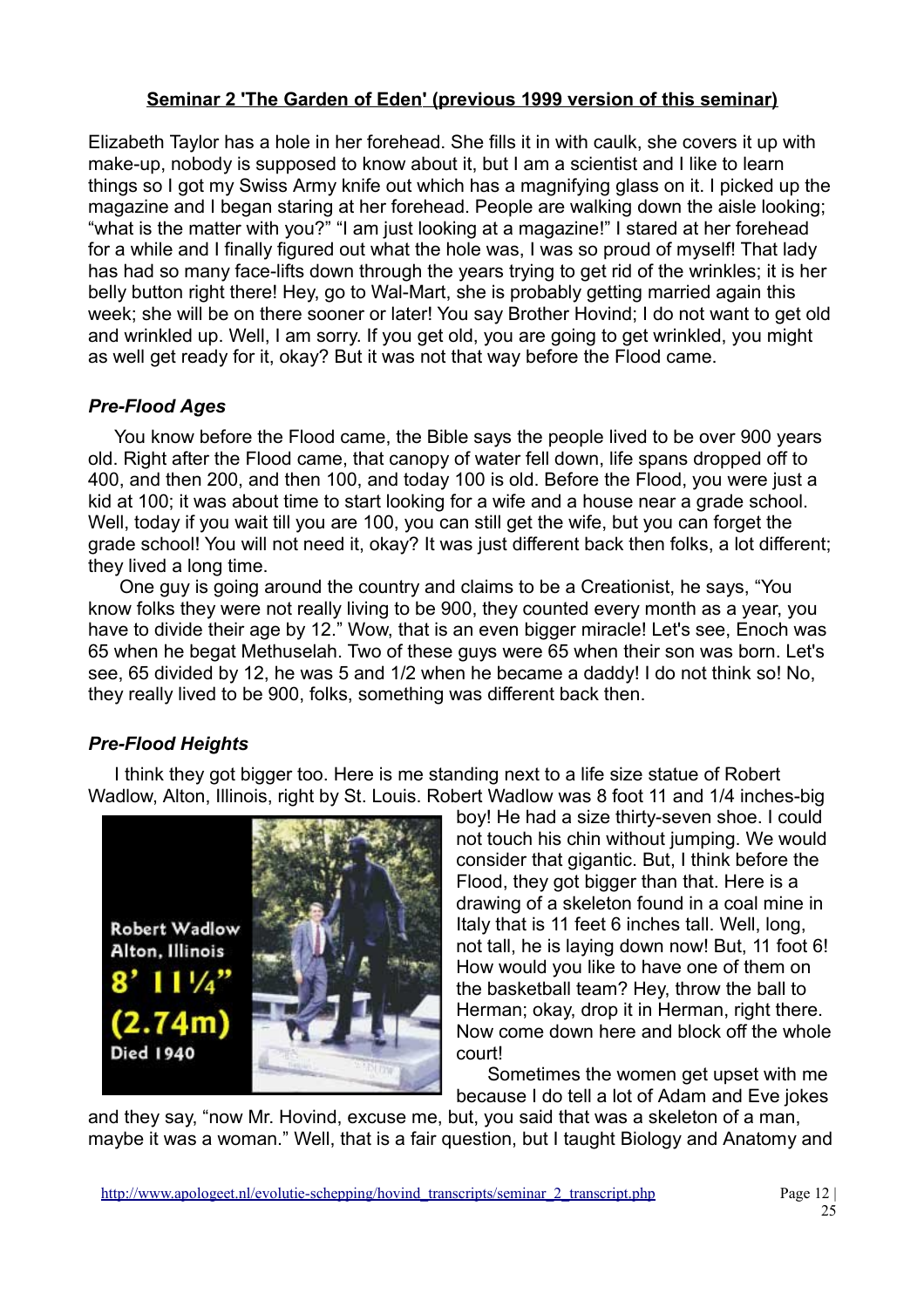I happen to know how to tell the difference between a male and female skeleton. It is not the number of ribs, only Adam was missing a rib. There are two ways to tell the difference though. One is to look at the feet; if they are pointed toward the mall, it is a woman. Another way to tell the difference, is to look at the process on the tempromandibular joint, that is the place where the jawbone hooks on to the skull; the joint on the woman is worn out more than on the man! How many were to agree with both of those, you think that is

correct? Oh, look at this, come on Bill get your hand up there, son!

 Now, I am not going to tell you that everybody was 11 or 12 feet tall before the Flood, but they might have been. Found a 9 foot 8 inch skeleton in Indiana, back in 1879, you did not hear about that in your History book. This giant skull found in a cave in Nevada. There were big people in the world, folks; this giant human thumb bone is underneath compared to a normal human thumb bone. The big one was found right near Mount Ararat in Turkey. You



know the Turkish government claims they have found the grave of Noah. The skeleton was over 12 feet tall; that would make his cubit a little bigger, would it not? How big was that Ark anyway?

 People, say, aww, one man and three boys could not build a boat that big. You did not see those boys! "Hey boys, bring me that tree, would you?" "Sure Dad, where do you want it, third floor?" I think people were bigger back in those days. These giant jawbones are on display right now at a hotel in Turkey; 6 and 1/2 inch from TMJ to TMJ. Anybody in this room could stick your head inside that jaw and rattle it around. The Bible says there were giants in the earth in those days. I believe there were giants in the earth in those days!

# **Cavemen and Missing Links**

Well, Genesis 1:26, God said, "Let us make man in our image." So, He made man in his own image. Well, now if we are made in the image of God, what about all the cave men they are finding? Why do we teach the kids that this is grandpa right there? What about the so-called cave men? Well, we will not take time to go into all of them here, let's just talk about a few of them for a moment.

### *Nebraska Man*

Nebraska man is a good place to start. Did you know all they found for a Nebraska man was one tooth? Somebody found a tooth! They built the entire man out of plaster of Paris and imagination, then they built him a wife. You have to be good to know what his wife looks like from his tooth. But, these guys are good! Later, they found out that the tooth actually came from a pig. There is the real Nebraska man right there!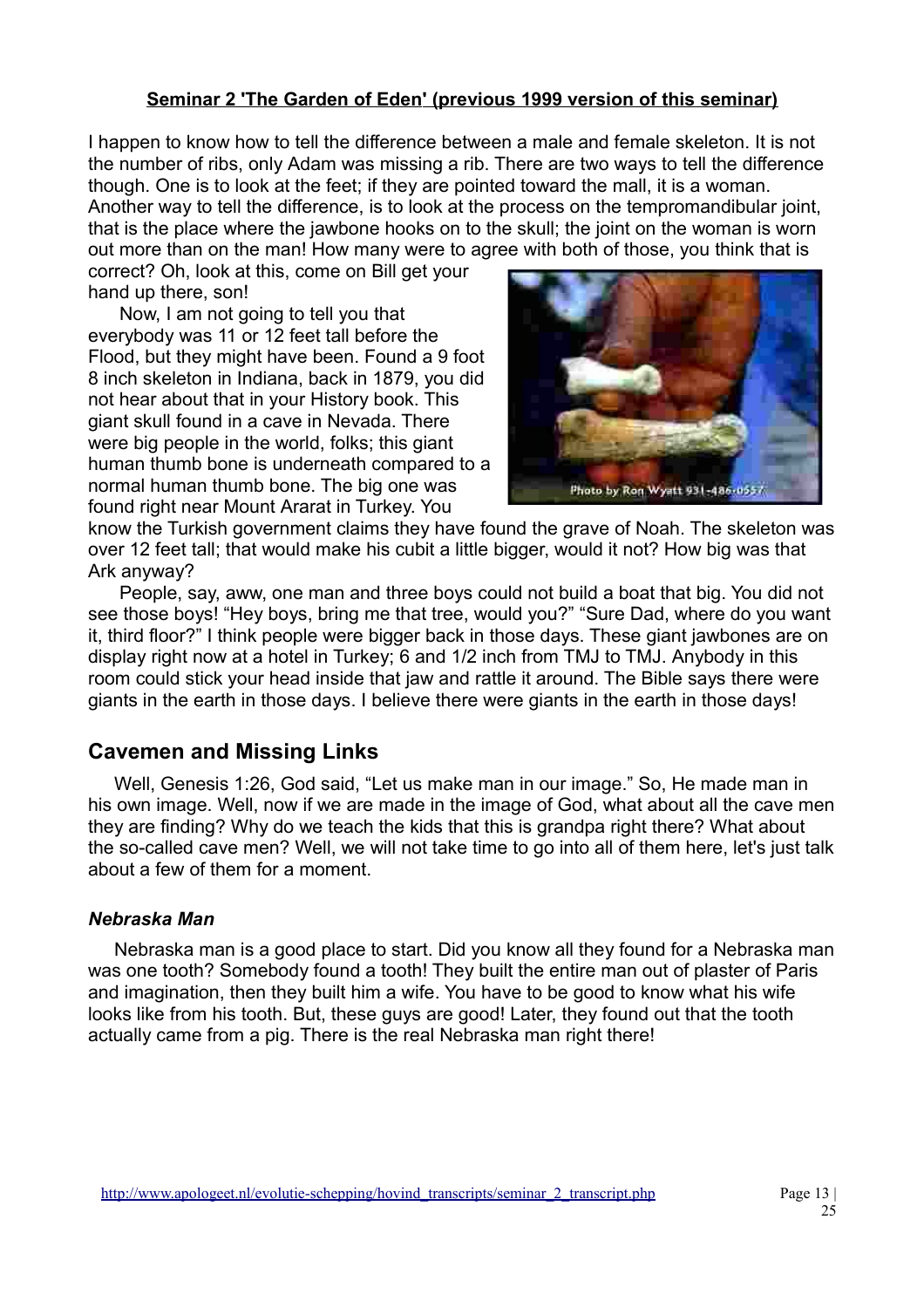#### *Piltdown man*



 What about Piltdown man? Well, Piltdown man was a fraud. Somebody took a human skull and an ape's jaw bone, filed them down and made them fit together, treated them with acid, buried them in a gravel pit and then discovered Piltdown man. Piltdown man was a hoax! 500 people studied the fossils and wrote a Ph.D. dissertation and earned a doctors degree on the Piltdown fossils, [and] nobody caught the fraud! They were so anxious to believe in evolution, anything becomes evidence for the theory. See, some people do not want God telling them what to do. That Piltdown man was in the textbooks

for 40 years. For 40 years, boys and girls went to school and were taught they have got proof revolution and it was a hoax-a fraud.

 I wonder how many kids during those 40 years lost confidence in the Bible. I wonder how many kids did not get saved. I wonder how many kids would have or could have or should have become an evangelist or a pastor or a missionary. No, some teacher ruined their faith in the Bible with a deliberate fraud. Boy, I would hate to be in their shoes judgment day standing before God, wouldn't you? Say, "God, I am the one that taught that to this kid and that is why he is going to hell." I would hate to be on the textbook selection committee and say, "God I am one of those that voted for that book to go in our school;" it is a hoax, it is worse than a hoax, it is tragic! It leads kids to hell.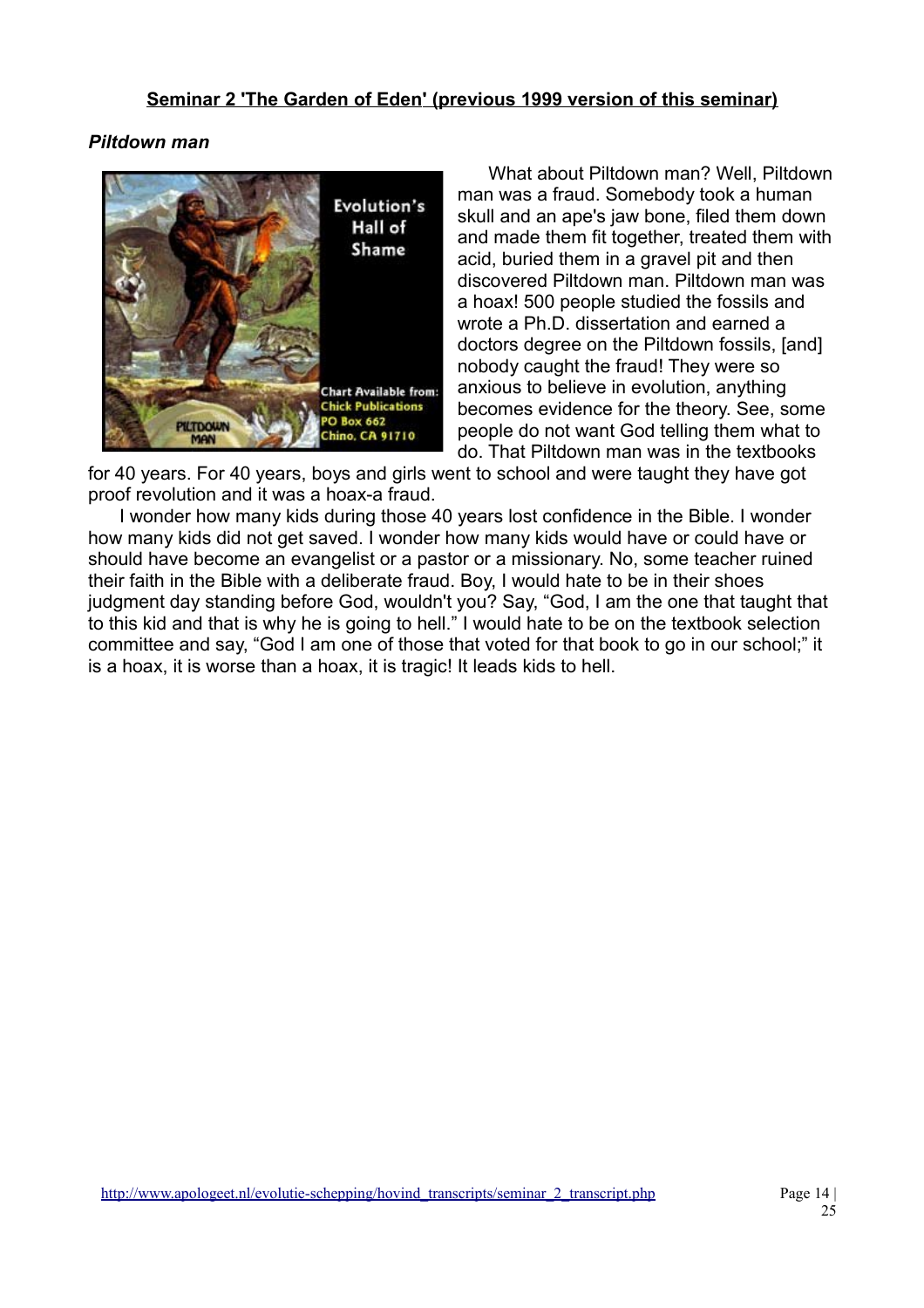## *Neanderthal Man*

What about the Neanderthal man, oh, he is still in textbooks right now used in our county. See, man walks on two legs, apes walk on four, the Neanderthal skeleton they found was bent over and he said wow look at this he is bent over, he is slowly evolving, he is coming up! No, they proved 50 years ago it was an old man with arthritis. He is slowly going down, he is not coming up at all! But, guess what? The Neanderthal man is still in textbooks right now. Proven wrong 50 years ago. Why do we have to keep false information in the textbooks? I cover a whole lot more



on that on videotape number four, if you would want to get that one. Anybody in public school needs to watch that one; it would really help them. Straighten them out on things they have been taught that are simply wrong.

## *Lucy*

## *Parts from All Over*

The one that is in the textbooks now that is the most famous is called Lucy. How many have ever heard of Lucy before? Better known as australopithicus atherensis, scientific name. Donald Johanson found Lucy at Dar Valley, Ethiopia in 1974; it was 40% of the skeleton. This is considered the most complete skeleton ever found. There is a real controversy about the knee joint. The knee joint that he found a mile and a half away from the rest of the skeleton was labeled in *National Geographic* as "Lucy's Knee", Donald never corrected them; it was not Lucy's knee found a mile and a half away. He let the error slip through because he wanted them to think, "well maybe that is the same." There is a long story on that; 200 feet deeper in the strata, by the way.

### *Monkeys and Femurs*

Donald said, I think Lucy is becoming a human because the ape has a straight femur,



the thigh bone on an ape is straight coming off the knee joint on the far right over there. Lucy's knee angled to the side like a human knee angles to the side. See, your hips are wider than your knees and so your femur angles out to the side. I have got two of them myself, I know about that. Lucy's femur angled and Donald said, "See, that proves Lucy is becoming a human." No, no, no, Donald, any monkey that climbs trees has an angled femur; monkeys that walk on the ground have a straight femur. So it does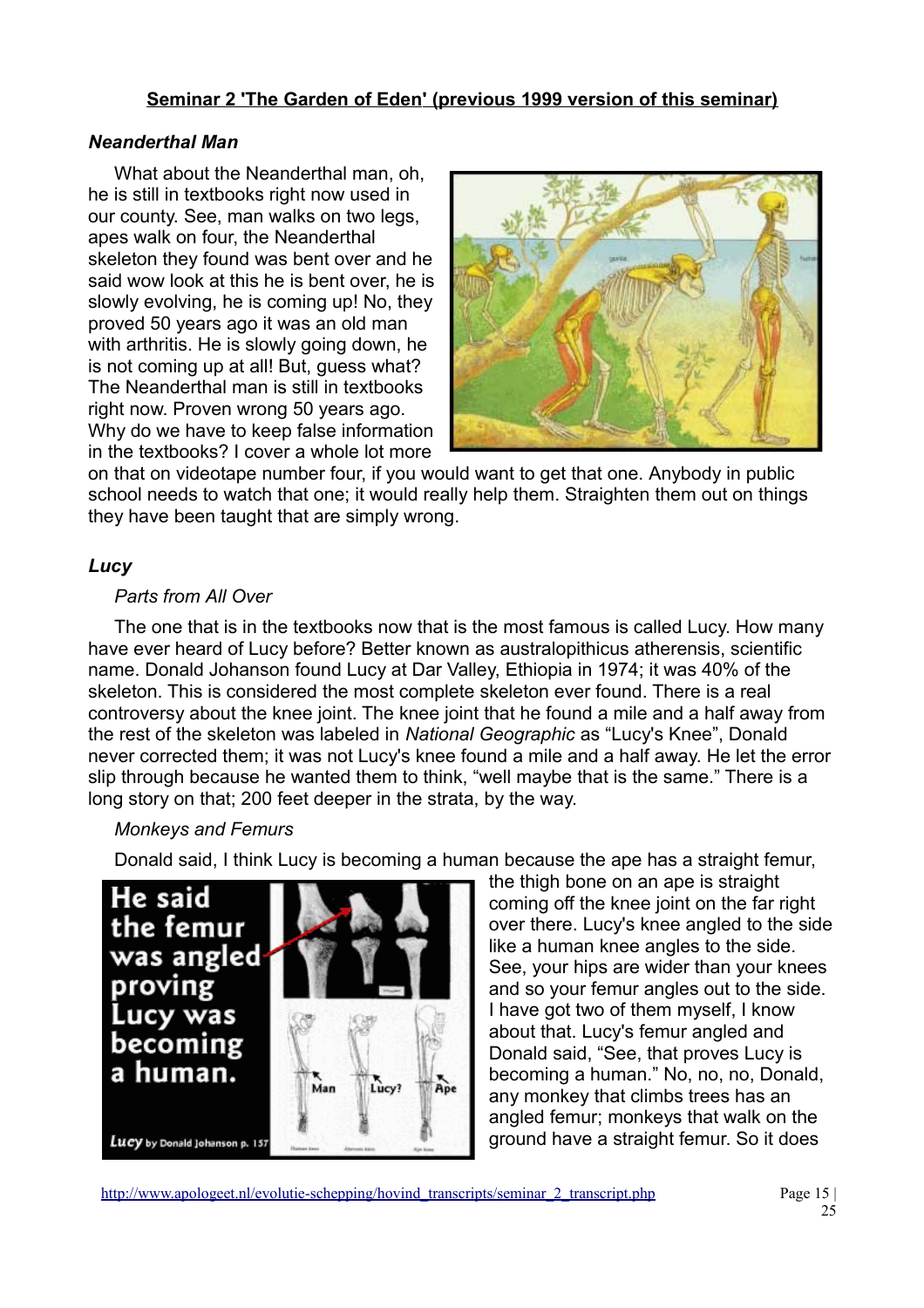not prove it is becoming a human.

 He said, well the bones are slightly bigger; notice Lucy's bones are a little bit bigger than a regular ape. That is true but it does not prove it is becoming a human. Did you know the bones of a Clydesdale are slightly bigger than a regular horse? That proves it is becoming an elephant or a truck. Just a heavy, duty chimpanzee, that is all; all they found was a heavy, duty chimp and that is all it was. By the way, the St. Louis Zoo put Lucy with human feet on it. Guess how many foot bones were found. Zero! Pure propaganda! When they found the footprints over there in the ash, *Time* magazine put an ape-like creature on top of these perfectly normal human footprints-footprints were 100% perfectly normal human. They did not find any bones, but they made the "missing link" to be ape-like. It is propaganda folks, it is not science. Actually the Australopithecine are just an unusual monkey and the experts are admitting it. There might even be some still alive in Sumatra down near Vietnam.

# **The Missing Link?**

This book *Bones of Contention* is the best book I know of on the so-called missing links, the cave men. If you want to read about that we have got that on our order form.

Every one of the so-called cave men is listed in here and tells what they really found about them, that will set the record straight. There is absolutely no evidence of any evolution of man from anything else. Man has always been man; getting worse maybe, but still just the same as far as anatomy goes.

 There is one missing link, though. Modern man has got something missing up between his ears. He spends all his time digging in the dirt looking for bones; now, my dog does the same thing, but we do not make the taxpayers pay his salary



while he does it. That would be the major difference. By the way, you can see this guy has furniture disease, his chest fell into his drawers from too much ice cream I believe. The Bible says, "They think they are wise, but they are fools." Somebody needs to go win those guys to the Lord before it is too late.

# **"Prehistoric" is a New Word**

I think before the Flood came though, the world was very different. People lived longer, got bigger, and animals lived longer and got bigger. Here is a man standing next to a Hornless rhinoceros, 18 feet tall 30 feet long. That is a big rhino! People say well that is a prehistoric animal. There is no such thing as prehistoric. Did you know that word *prehistoric* was just added to the dictionary 100 years ago? Here is a dictionary from 1766, guess what, *prehistoric* is not in there. Dictionary from 1860, guess what, no *prehistoric*. It was added about 1870; there is no such thing as prehistoric.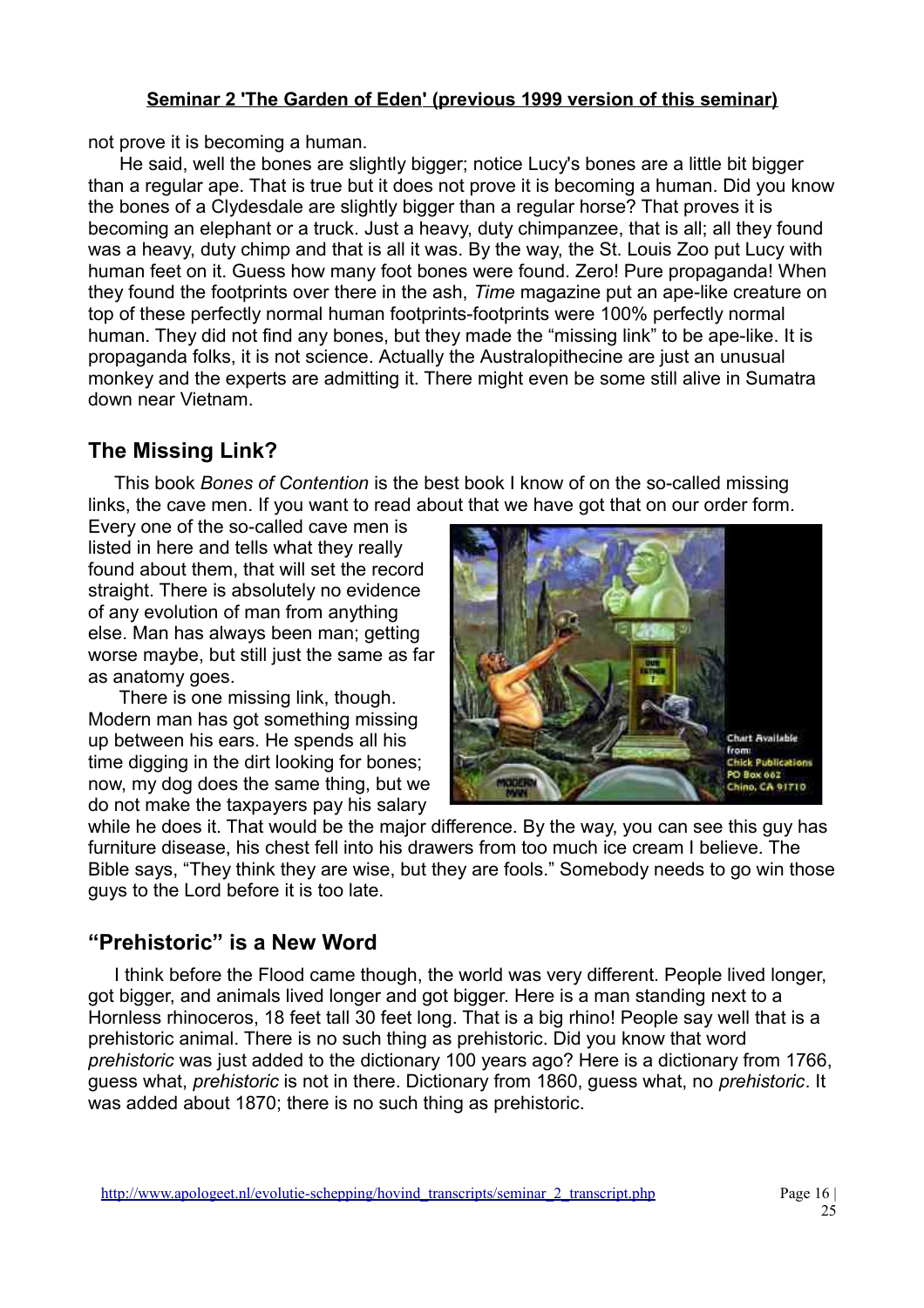# **The Pre-Flood World**

#### *Insects and Animals*

Now, there are things that are pre Flood, but that is not prehistoric. We find fossils of dragon flies for instance that are pre Flood, but not prehistoric. People say, Ah, big deal, we have got dragon flies here in Florida. Not like this one, you don't! This guy has a 3-foot wing span. How would you like to hit that at 70 miles an hour? He would take the bug



deflector and the hood right off, join you in the front seat! Do you have cockroaches in this part of town? Man, when I moved to Florida, I thought, what on earth is that! Did you know they have found fossil cockroaches that are 18 inches long? You did not call Orkin back in those days, you called the National Guard! You know they found fossil centipedes that are 6 feet long? Fossil grasshoppers, 2 feet long? By the way, insects have to breathe through their skin, so increased air pressure is the only way they could breathe. Before the Flood they had

greater air pressure so they could grow bigger. Today, those big ones could not survive, praise the Lord! They find fossil cat tails 60 feet tall. Fossil beavers, 8 feet long. That is a big beaver! Here is a guy holding a beaver jaw, found in Wisconsin. Well, if you have bigger trees, you need bigger beavers to chew them down. God keeps everything balanced back in those days too! Sharks used to get enormous. You know they find fossil sharks, I have got one here, a shark's tooth indicating that sharks used to get about 80 feet long. The movie *Jaws* had a 25 foot shark on there; you would have to use *Jaws* for bait to catch this fellow! I was in South Dakota staying at a farmer's house, and he said, "Brother Hovind, you want some sharks teeth?" I said, "Well, sure!" He said, "C'mon lets go out in the field." We went out in the field in South Dakota, which was a little way from the beach and found 500 sharks teeth in 30 minutes. He said, "My field is covered in them." Little sharks teeth, all over, some big ones. I think there was a Flood folks; we cover more on that in video tape number 6.

### *Dinosaurs and Birds*

Before the Flood, things were bigger. See, increased pressure puts more gas into the water and so fish and get bigger and grow faster and live longer, etc. Turtles are found that are enormous by today's standards and birds nearly 13 feet tall have been found fossilized. That is a big bird!

### *Big Lizards*

And lizards, they have got huge because reptiles never stop growing. Reptiles grow all their life. When I first moved into my house right behind Pensacola Christian Academy,

http://www.apologeet.nl/evolutie-schepping/hovind\_transcript

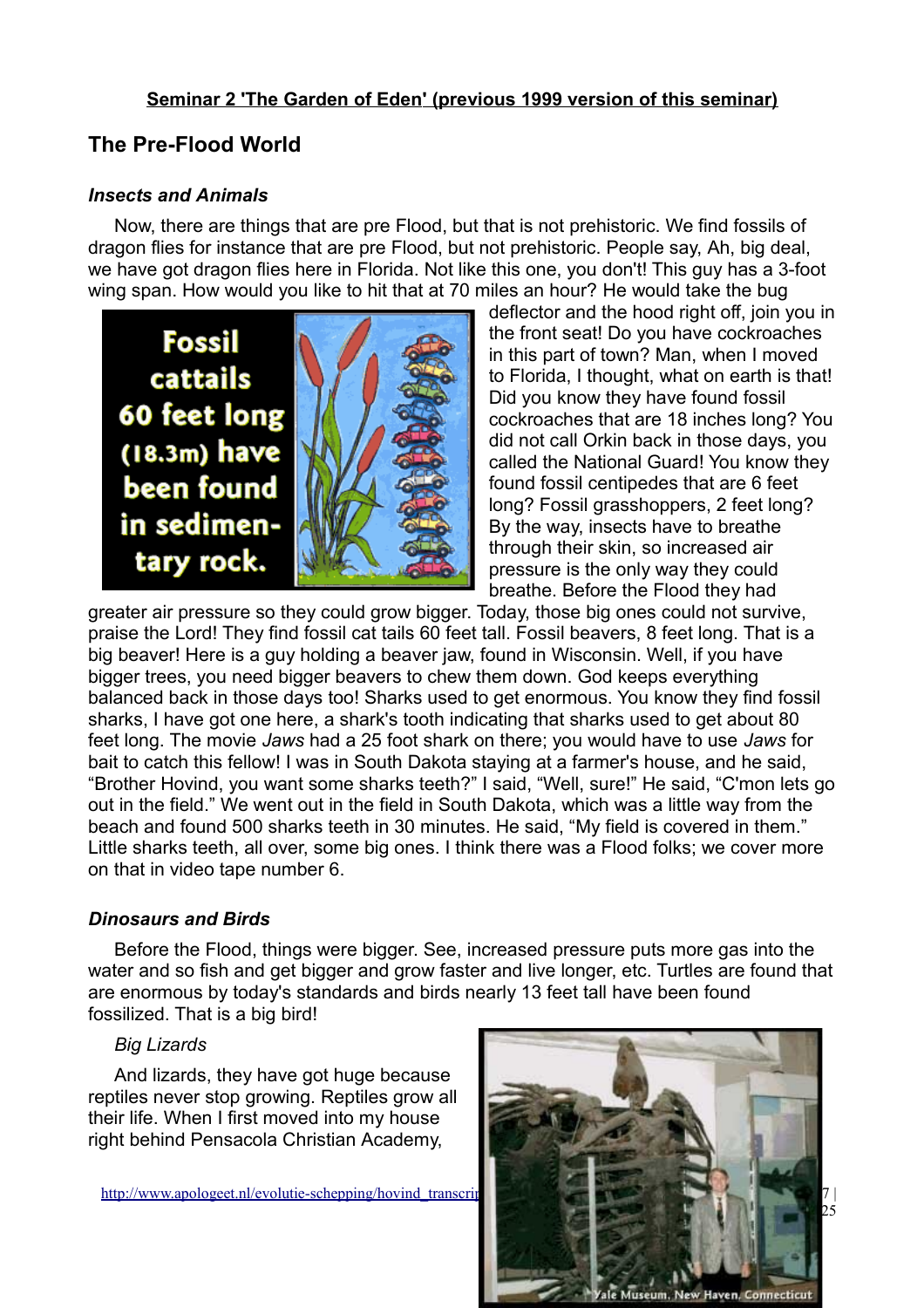on Cummings Road, right off of St. Johns Street, first thing I did was to meet all the neighbors. I knocked on every door on my street, invited them to church, witness to them, see if they are saved, like everybody should do in their own neighborhood. There I was 6 doors down from my house, I knocked on the door, the guy said, "C'mon in." So I walked in. I took one step inside and there crawling around loose on the kitchen floor, right in front of me, was a 5-foot long iguana. I stopped, I held perfectly still, I said, "Does it bite?" He said, "No, we just fed it." I said, "How big is it going to get?" He said, "Oh, they never stop growing, he said, I raise them and sell them to pet stores." He said, "I have seen them 10



feet long before." I went down about six months later, knocked on the door, he said, "Hey Kent, c'mon in." I was a little smarter this time, you know, I looked around first, make sure it is clear. Walked inside and I said, "How is the iguana doing?" He said, "We don't know." I said, "You don't know?" He said, "No, he got out!" I said, "You mean like outside?" He said, "Uh, what are you thinking, like baseball?" I said, "Well, where is it?" He said, "Man, I don't know. It is around here someplace," he says, "it is about 6 feet long now, that thing is worth some money.

If you see it, give me a call would you?" I said, "Forget it man, I am calling 911 if I see a six foot iguana!" He never did find it folks. Probably over in this part of town by now. Let's see, that has been 9 years ago. Be careful when you go to the mall. I wonder what the reptiles would look like if you could put them back in the Garden of Eden before the Flood came, give them increased air pressure, extra oxygen, plenty of food, increased radiation protection from the radiation barrier above them-the canopy above them, and no enemies. Let the reptiles live to be 700 or 800 years old; they would never stop growing. Do you know what you would have after awhile? Big lizard-Dinosaur.

#### *Dinosaurs and Man Together*

Dinosaurs were just big reptiles that lived with Adam and Eve in the Garden of Eden. You can buy these at the pet store right now; it has got three horns on his face, what would he look like at about 10 tons? Some kind of triceratops. No, dinosaurs have always lived with humans.

**Ica Stones.** Down in Peru, they found a human vertebrae with dinosaur bones, together. They found what came to be known as the Ica stones, with people riding dinosaurs, and people hunting dinosaurs. Over 50,000 of these stones have been found. Now in Peru, it is against the law to sell the National Treasure, so you go to jail, so the people that are finding them are claiming they are making them so they will not go to jail-so they can sell them. I read a book



http://www.apologeet.nl/evolutie-schepping/hovind\_transcripts/seminar\_2\_transcript.php Page 18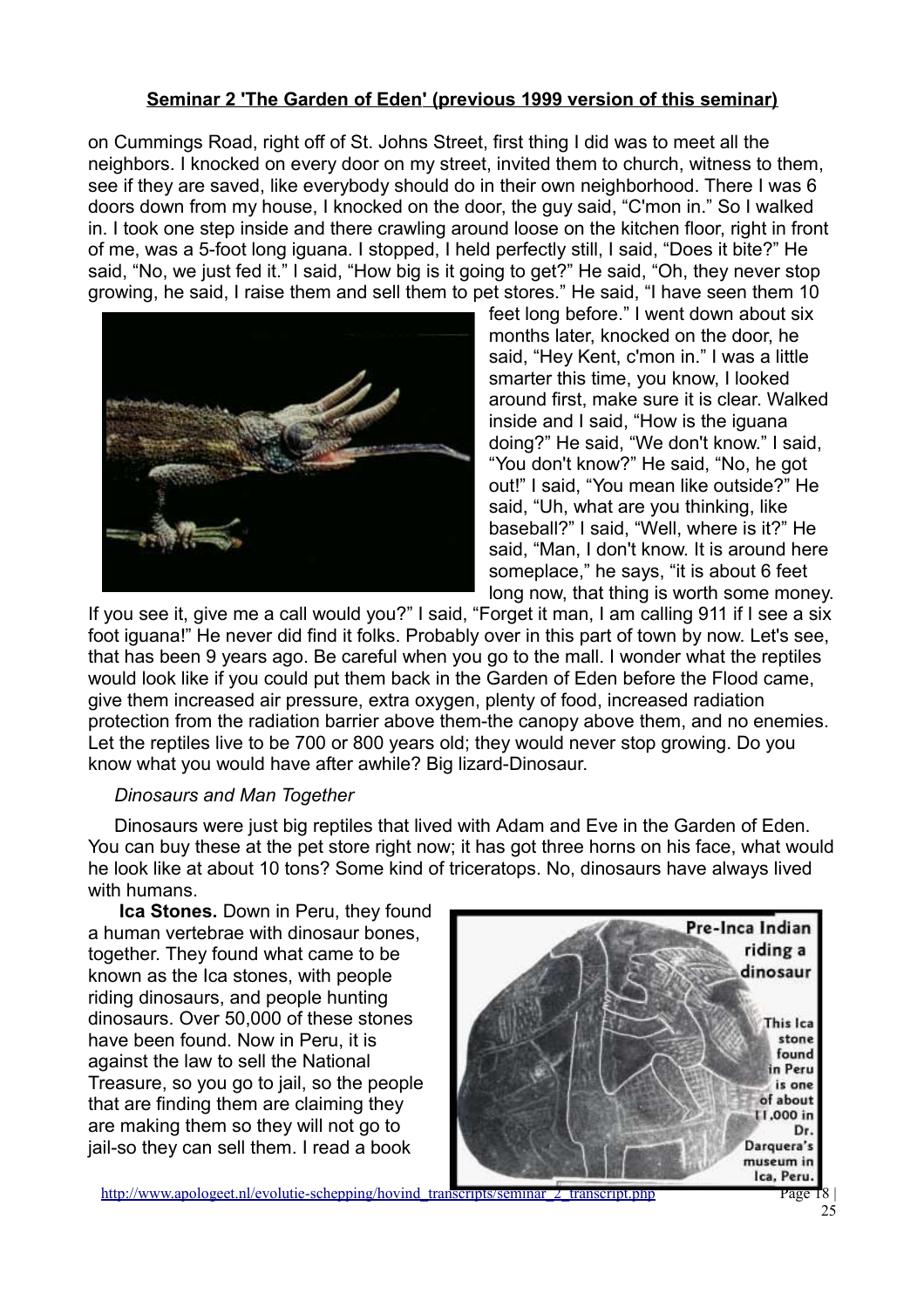about a guy that has 11000 of them in his museum down there. Every known dinosaur found carved on the Ica stones. He had them analyzed and they have a coating over them, which would require hundreds of years to produce this oxidized coating. He said these are not being carved now, they were carved hundreds of years ago, at least. But, the local people were just trying to stay out of jail.

**Paluxy River footprints.** If you go to Dallas, Texas, go over to Fort Worth and start heading southwest, a little bit toward Waco, you will find the town over there called Glen Rose, Texas. I have been there three times. There is a river that runs through town called the Paluxy River. In the Paluxy River, there are thousands of layers of limestone. The bottom of the river is flat. In 1908 the river flooded, a bad flood, tore the bottom of the river off. Ripped off two feet of solid limestone and moved it downstream 20 miles. In the new riverbed, freshly exposed in 1908, there were thousands of dinosaur footprints. There were so many dinosaur footprints there, they made a state park out of it. I have got the book right here, Dinosaur Valley State Park.

 If you are ever driving across Texas, be sure to stop and see Dinosaur Valley State Park because there is nothing else to see as you drive across Texas. Has anybody ever



driven across Texas before? You go a long ways in Texas! Well, they knew these footprints would get eroded away quickly so they chiseled lots of them out to save them in museums because they knew the limestone is relatively soft and after 50 or 100 years they would be gone. But, there are still a lot of them there, it has been 80 years now and there are still a lot of them there. Let's see, 1908, it would have been 90 some years. The footprints are pretty good size. Here is a kid taking a bath in one; picture is on the back of the book right there. They found human footprints

with these dinosaur footprints. I talked to Cecil Dougherty, I talked to Carl Baugh, he lives there; I have talked to many folks who studied this and they have said yes, there are human footprints there so I went there and saw them myself and walked in them. Human tracks and Dinosaur tracks together. Sometimes the human track is inside the Dinosaur track; sometimes the Dinosaur track is on top of the human track, indicating that that Dinosaur was there last. Interesting! The tracks are pretty good size, I brought one, here it is. This is a casting of one of those from Glen Rose, Texas. Size 24! Either the guy was 10 feet tall or he looked hilarious going to kindergarten. Kids, if you ever see the guy that made this, call him sir. Do what he says; you can come try your foot in there and see if you are Cinderella a little bit later.

 *Skeptics Refuted*. But, some of the skeptics said, "We think these are fake," so they lifted the rock ledges out along the side of the creek and there was more footprints underneath, undisturbed limestone. Perfect stride, right foot, left foot, right foot. They cut one of the tracks in half, sawed it across the toes, saw the lamination lines distorted by the mud squeezing up between the toes; the man stride was 6 feet between steps. I would rip my britches every time trying to do that! Oops! Human and Dinosaur tracks together, that is interesting!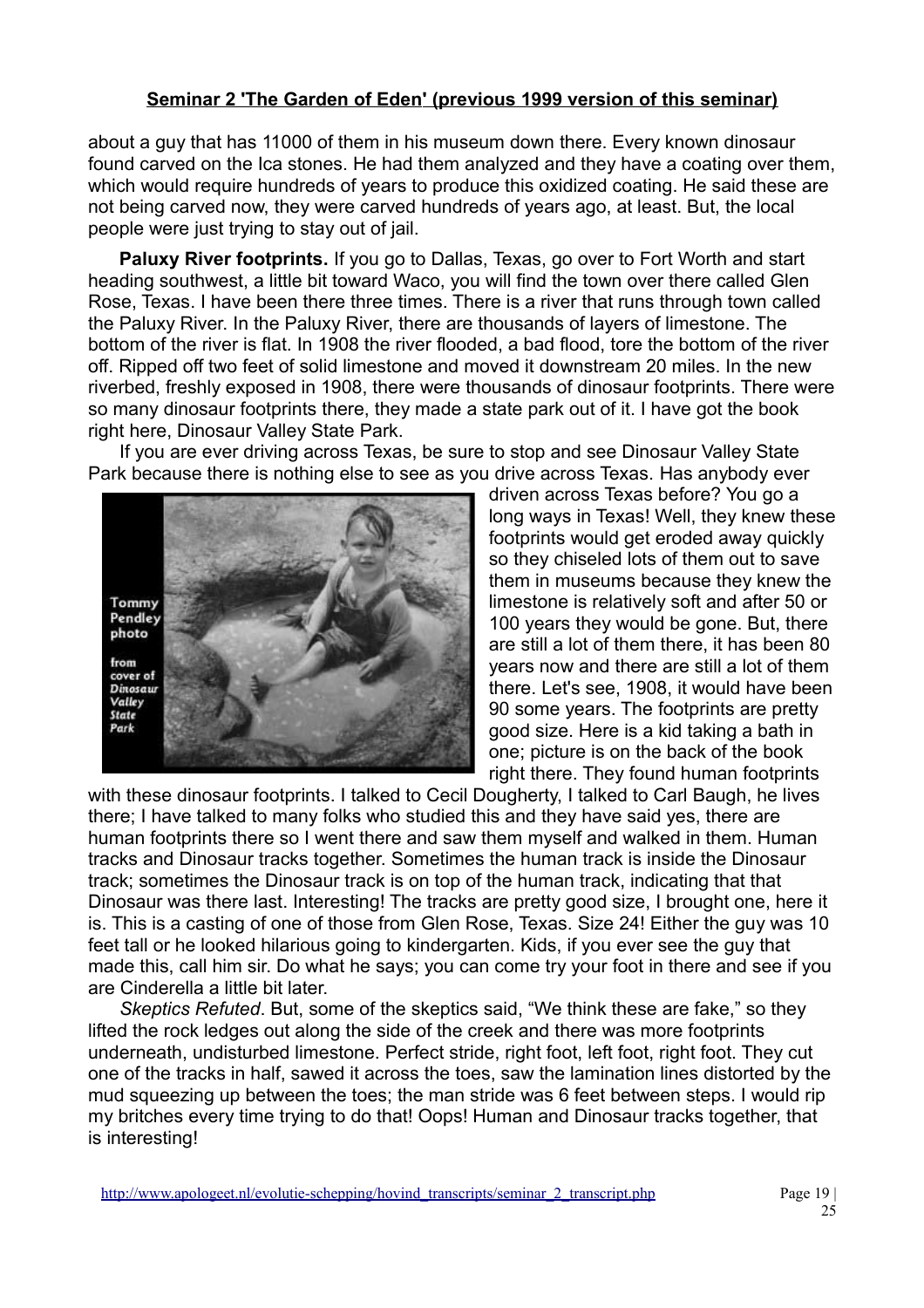*Evolutionist's Ignorance.* A friend of mine was down there when they were digging the tracks out. He wrote me a letter, he said, "Brother Hovind, I was there when they were digging out the tracks. We followed the footsteps of a Dinosaur; it looked like he was walking with the man. Nova came to film the dig, and there was an evolutionist there arguing with Dr. Carl Baugh the whole time. Nova did not film much of the dig, but they did interview the evolutionist. He told them he had not seen anything there to disprove evolution; what he did not tell the camera was that he had refused to even turn around and look at the tracks we were working on. He stood with his back to the dig and the tracks while making those statements. Nova knew the man had not looked at the tracks, but they did not report that nor did they give Dr. Baugh equal air time to respond."

 See, evolution is a carefully protected state religion. You have to protect it at all costs. One fellow said, "Well, if there is human tracks here, that just proves there was an unknown Dinosaur with feet like a human." Could be I suppose!

### *The Pre-Flood Civilization*

Even found a petrified hammer, I have got a replica right here on the table of the petrified hammer. Course now if you believe in evolution, that proves Dinosaurs build hammers that is all. People say they did not have any iron before the Flood! You better read your Bible. Tubal-cain was an artificer in brass and iron, yes they had iron before the Flood. This bell was found inside a lump of coal. Here is the phone number of the guy who has it sitting on his desk for a paperweight; he found it and it is ten years old in West Virginia, I talked to him



last week. This silver vessel was found in Massachusetts. Blasting solid rock, a silver bell shaped vessel flew out of the solid rock. A clay doll was found 320 feet down in Idaho, still in a museum right there at the Idaho State Historical Society in Boise, Idaho; 320 feet down, a clay doll in solid rock? Workers found human bones in a copper arrowhead in a silver mine. Digging away in solid rock, found human bones. See, all those layers formed during the Flood, they did not form over millions of years, the Flood made all of that. We cover more on that on video tape number 6.

### *The Pre-Flood Diet*

God said, "Behold, I have given you every herb bearing seed which is upon the face of all the earth and every tree in the which is the fruit of a tree yielding seed, to you it shall be for meat." God said, "Adam I want you to eat the fruit, the vegetables, and the seeds."

### *The Bible and Health*

We do not do that much anymore. We eat the hamburger, French fries and Coke. God said eat the fruit, the vegetables and the seeds. When you eat the peach, you should eat the seed. You say Brother Hovind that thing is hard! Well, you crack it open, there is a nut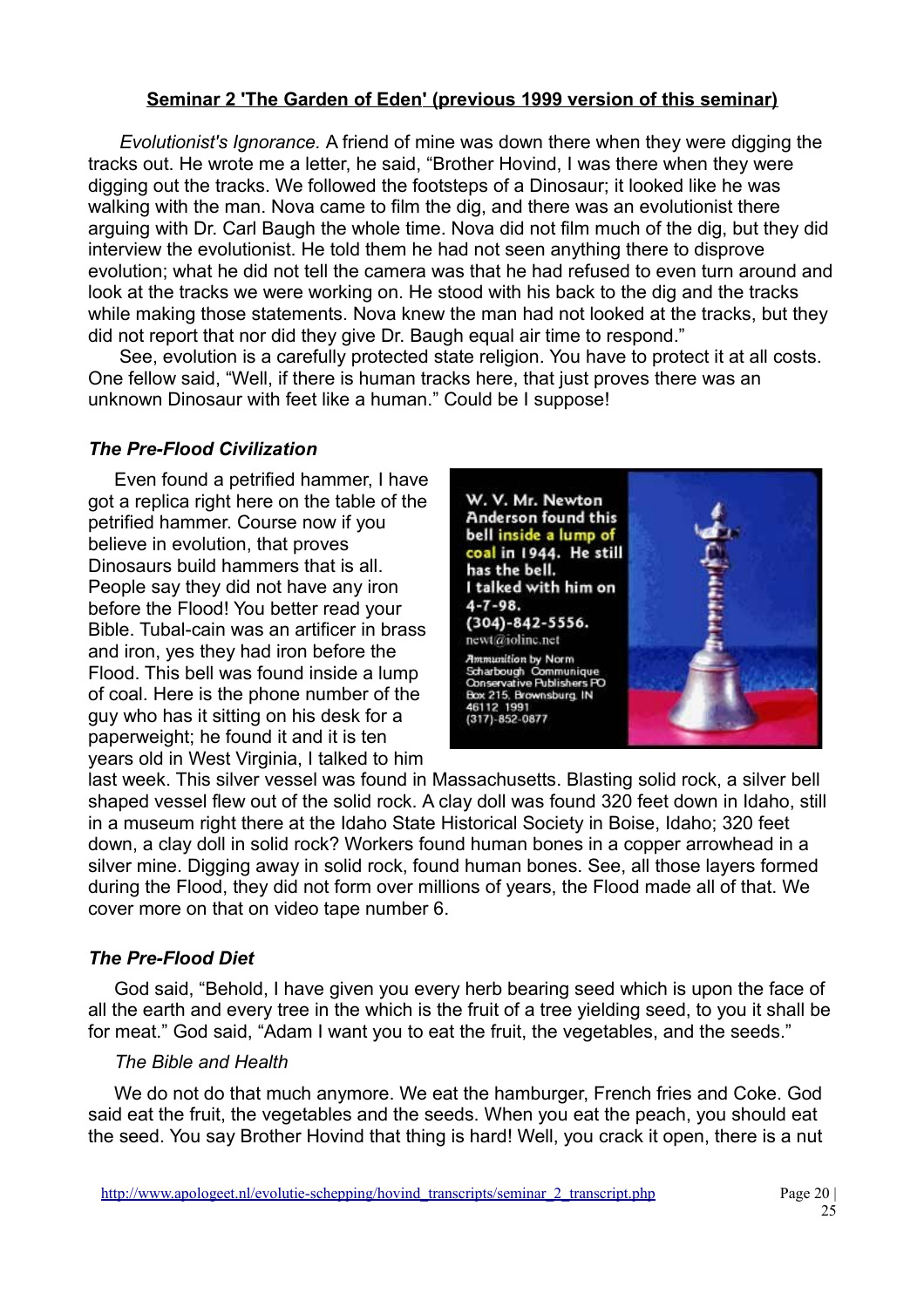inside, it looks like an almond and it tastes terrible. It will give you pucker that will last about an hour and a half. Some of you old timers are thinking, "Pucker.Pucker.what is that for? Man, I used to know!" My dad said, "You know you are getting old when you get all the way across the room to get your wife a kiss and then you forgot why you came." You are getting old all right!

 You say, "Brother Hovind, you cannot eat the seeds, they have poison in them, it is cyanide." Oh, it is good for you! It is part of a vitamin called Vitamin  $B_{17}$ .  $B_{17}$  is found in the seeds, not in the fruit and people that get lots of  $B_{17}$  in their diet never get cancer. Have you ever noticed a dog or a cat get sick and go out and eat grass? Certain kinds of grass contain Vitamin  $B_{17}$ . Did you know wild animals never get cancer? Zoo animals get it all the time. You say, C'mon you think cancer is a lack of a vitamin?

**The Hunza Tribe.** You better look at the history of medicine. The Hunza, a tribe in India, when they [were] first discovered before any white people got into the area, the average age was 165. As they built a highway and people began coming in and out of the

area, life spans dropped off to 90 average, still pretty old. Today I think the average is still 90. The average age of medical doctors is 58. Average age of queers is 42; I think it pays to live for the Lord! Hunza's favorite food is apricot seeds; it just so happens that apricot seeds have more  $B_{17}$  than anything else found in nature. The Hunza's never had a case of cancer ever.

 You say, you think a vitamin will cure cancer? Well, for years sailors died of scurvy. Anybody know what cured scurvy? Vitamin C. After the cure was

Many diseases are cured by a simple vitamin. These are called deficiency diseases. Maybe Genesis 1:29 is right after all. Scurvy-Vitamin C, 1753 Dr. Lind. 1795 Beriberi-Vitamin B. 1882 Pellagra-B complex, 1920 Rickets-Vitamin D Cancer- $B_{17} + C$ ?

discovered in 1753, the navy did nothing about it for 50 more years. During that time, one million sailors died in the British navy alone...after the cure was known! In 1795, they finally admitted Vitamin C cures scurvy. Beriberi, Pellagra, Rickets, all deficiency diseases. See, it goes back to a philosophy of medicine.

**About White Bread.** The Bible says God gave herb for the service of man and bread strengthens man's heart. See, bread will strengthen your heart, it used to till they started messing with it. You know back in the old days when they had to bake bread fresh everyday because it would go bad, nobody had heart attacks. You were more likely to get run over by an aardvark than you were to die of a heart attack. But somebody discovered (and remember, the lack of money-or the love of money is the root of all evil) somebody discovered what is making the bread go bad, was the Vitamin E and the Lecithin. So they took those out of the bread and made white bread and now the bread lasts a long time. The people do not, but the bread does! Get more profits! There is a simple formula, kids, the whiter the bread, the quicker you are dead. If it will not go bad in a few days, there is probably nothing in it to go bad which means there is nothing in it that is good for you. Bread strengthens man's heart-used to.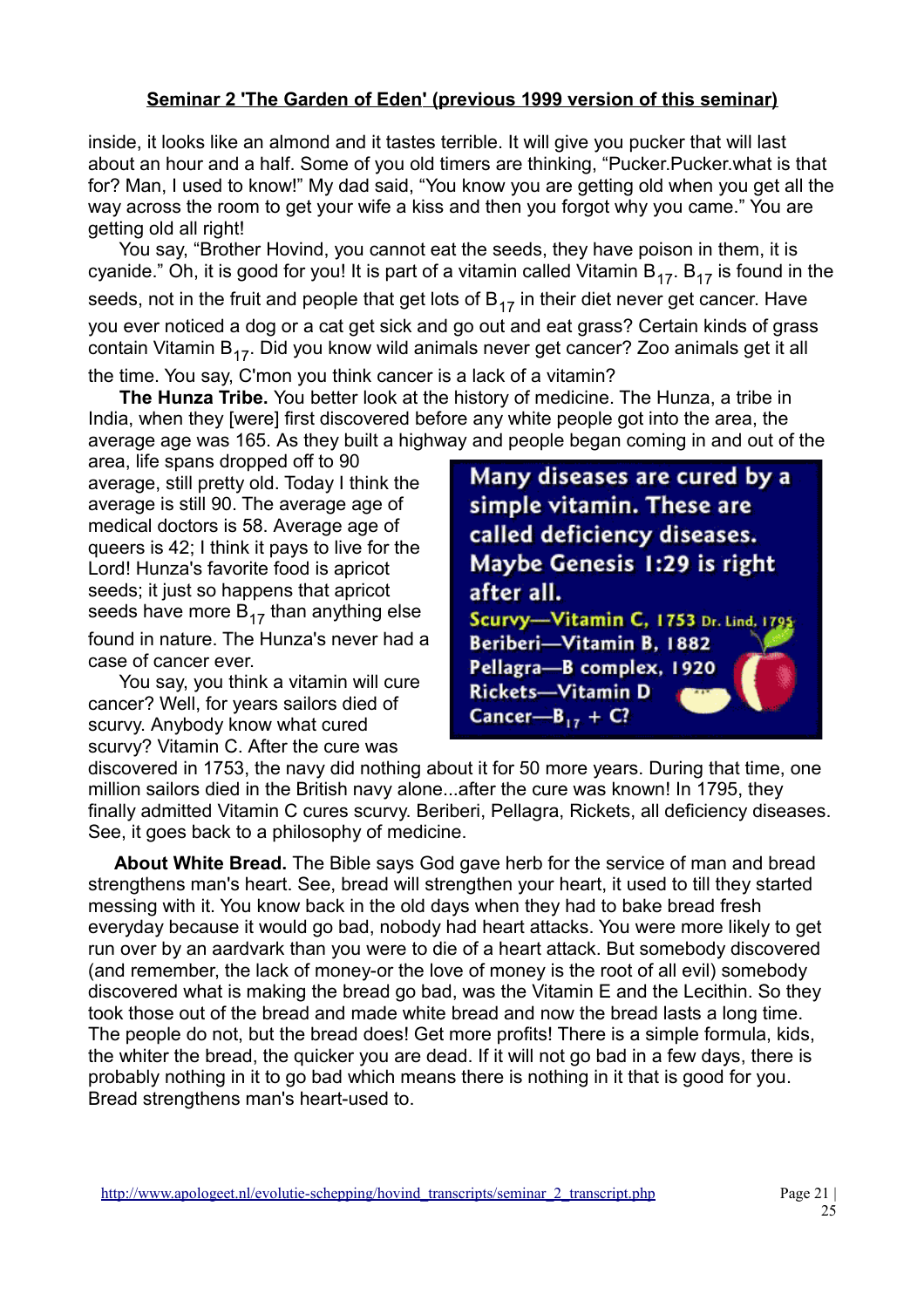# **The Post-Flood World (Today)**

### *Two Philosophies of Health*

See, there are two philosophies of health. Creation and Evolution. If Evolution is true, then the body is a bunch of chemicals that got together by random chance over billions of years. You treat diseases with a drug; it is called drug therapy. If Creation is true, then God designed the body and you give the body the vitamins, the minerals, the herbs and it fixes



itself. If drug therapy is true, you add more chemicals. You go to the doctor and say I have a headache, and he says here take an Aspirin.

 Well, what caused the headache? It was not the lack of an Aspirin that caused the headache, was it? Are you not treating the symptom instead of the cause? That is like taking your car to the mechanic and say this is blowing out blue smoke. He says, "here I will put a filter on the muffler." Stopped the blue smoke, did he not? Did he treat the symptom or the cause? Symptom. That is all drugs do,

and sometimes that is necessary. I mean, if you cut your arm off, it is not time to take a vitamin. Go to the doctor! I am afraid most diseases, we cause ourselves; we are digging our grave with our spoon.

I think cancer is a deficiency disease, it is a lack of Vitamin  $B_{17}$ , and some of you are

going to die of cancer and you are going to get to heaven early and you are going to say, God, I prayed, why did you not heal me? He is going to say, "Look I put it in the first chapter. I figured you would get at least that far reading your Bible in family devotions. It is only twenty-nine verses away from the beginning! I told you to eat the fruit, the vegetables and the seeds. Let's see, what you ate for the last sixty years. Not much of those, did you?"

### *Two Philosophies of Government*

The same philosophy is applied to government by the way. Creation and Evolution. If Creation is true, then laws come from the Creator. If Evolution is true, there is no Creator, so laws come from mans opinion. That is called a democracy, which is a terrible form of government. Democracies always degenerate into dictatorships. In America, it is sad to

say, has become a democracy. We used to be a republic. Our founding fathers said, "We hold these truths to be self-evident, that all men are created equal, that they are endowed by their Creator with certain unalienable rights." Where do rights come from? From the Creator. What if there was no Creator, then who decides? See the problem

http://www.apologeet.nl/evolutie-schepping/hovind\_tran

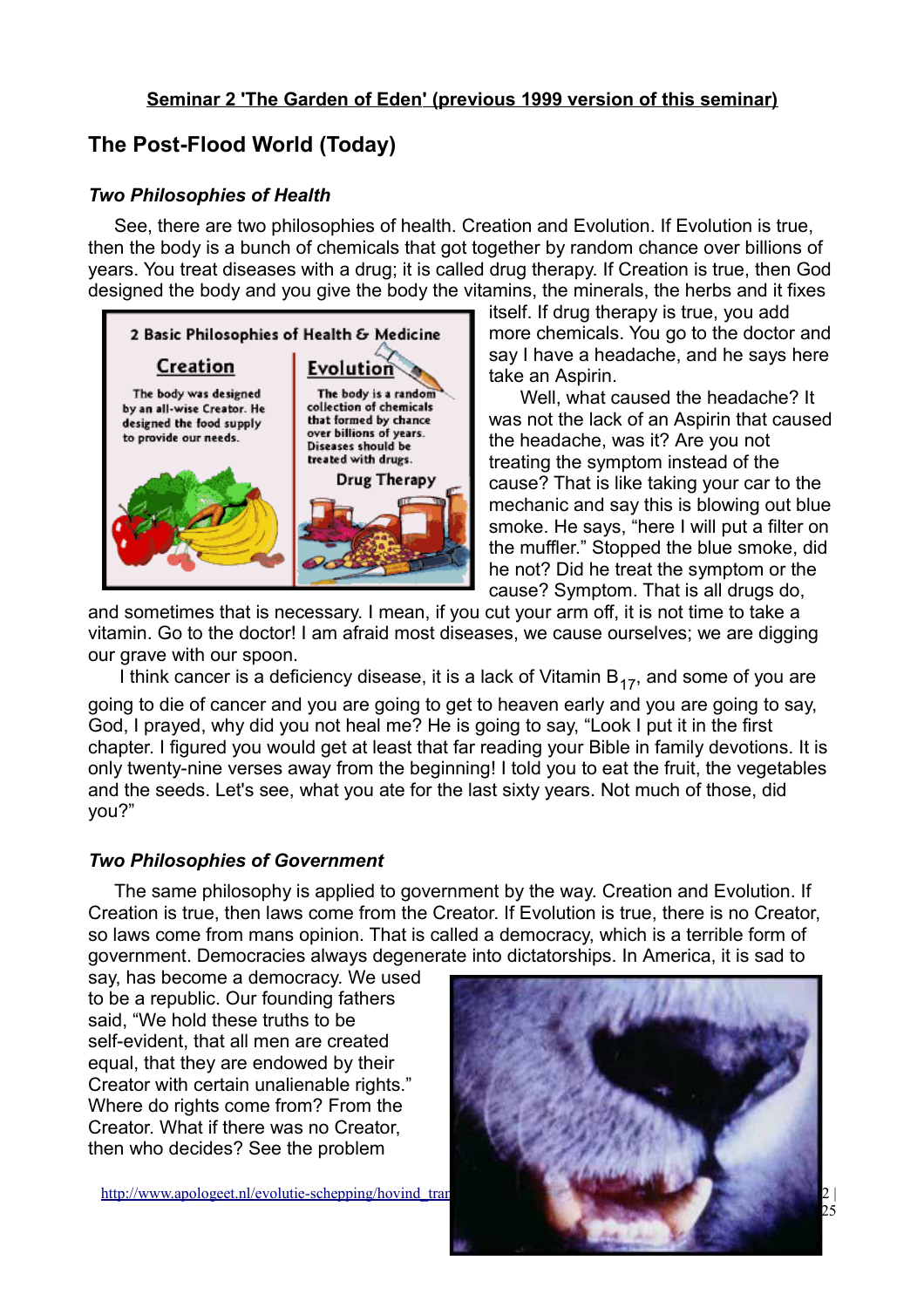here?

 Genesis 1:30, we have to hurry, "And to every beast of the earth, and to every fowl of the air and everything that creeps on the earth," God said, "I have given every green herb." Wait a minute, everything ate green herbs, everything ate plants? That is correct. You know even the mosquitoes would not bite in the Garden of Eden? The fleas and the ticks would not bother the horses, everything was vegetarian. Is not that what you would read that to mean? People say, "c'mon now look at those teeth! That has got to be a meat eater." No, sorry, that is a close up view of a panda bear, a vegetarian. Everything was vegetarian before the Flood came. Now, after the Flood was over, two things changed.

# **The Post-Flood World of Suffering and Death**

In Genesis 9, God said to Noah and the boys, "get off the Ark and have a bunch of kids." And they did! He said and the fear of you and the dread of you shall be upon every beast of the earth.

 The first change after the Flood, animals became afraid of man. They were not afraid before; nobody was going to eat them. But now, they became afraid of man.

 The second change after the Flood, God said, "Noah, every moving thing that liveth shall be meat for you." Now, you can eat meat; it is perfectly fine to eat meat and I do. But, because of that there is a lot of suffering in the world. Paul said in Romans 8, "For I reckon, that the sufferings of this present time.." Is there suffering in the world today? Lots of it! The Bible says, "the whole creation groaneth and travaileth in pain." Folks, there is a lot of suffering in the world.

## *Atheistic Confusion*

That is what causes the atheists to get confused. Charlie Darwin said, "I am bewildered, I had no intention to write atheistically, but there seems to be so much misery in the world. Why would God make a world with suffering? Why did God make the lion eat the other animals?" Charlie, that is not the way God made it. See, when God made the world it was perfect. All the animals were friendly; it was man's sin that wrecked it.

## *The Post-Flood Junk-yard Environment*

 You cannot blame a wrecked creation on God. It was by one man that sin came into the world and death by sin. I Corinthians 15, "By man came death." It is Adam's fault folks, he wrecked it! God made a perfect world and man destroyed it. You cannot blame a wrecked car on the manufacturer can you? Let's send this picture to [General Motors] and say, why did you build a smashed car? They did not build a smashed car; it got smashed later, right?

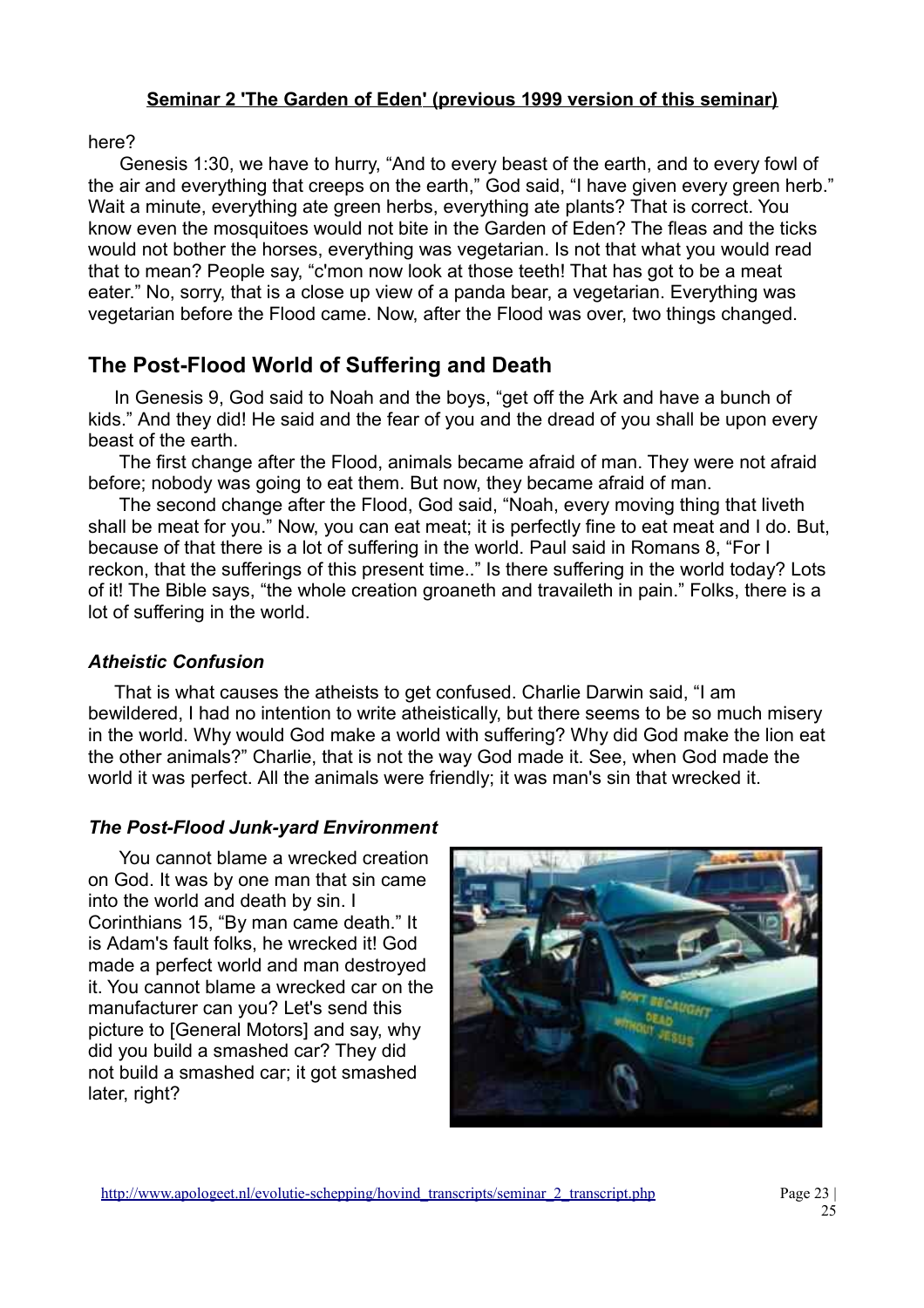#### *The Restored World*

God made a perfect world, and man wrecked it! But, God promised he is going to fix it back like it used to be. Isaiah 11, "The wolf shall dwell with the lamb, the leopard shall lie down with the kid and the calf and the young lion and the fatling together and a little child shall lead them." A little child is going to lead a leopard or a lion? "Hey Mommy, look at the big kitty I found! Can I keep the kitty, Mommy?" "Sure, honey, put her out in the back yard and give her some grass!" You say, "Brother Hovind, lions do not eat grass." Well, they will one day. The Bible says the lion shall eat straw like the ox. See, God is going to fix it back like it used to be and if you are saved you are going to get to live here and rule and reign with Christ for 1000 years. Everybody would be the perfect age, 45, it is going to be a beautiful world. Then He is going to make new heavens and a new earth, Revelation 21, Isaiah 65. New heavens, new earth, II Peter 3, new heavens, new earth. See, God has got plans for His kids. He is going to fix it back like it used to be; you are going to be able to have your own pet dinosaur for 1000 years, fixed back like it used to be. It is going to be a wonderful world. That new heaven, you cannot even think what that is going to be like; your brain will blow a fuse! The Bible says, "Eye hath not seen, nor ear heard, neither hath entered into the heart of man the things God hath prepared for them that love Him." God has got things planned for you that you cannot even think about.

## *"Upgrade Extraordinary"*

Let me just give you one thought to try to think about and then we will quit. This is the electromagnetic spectrum. I taught Physics, I have to get this in here somewhere. The electromagnetic spectrum contains all the different wavelengths. Radio waves, microwaves, X-rays, radar, sonar, including a small piece in the middle called *light*. Your



eyeball is able to see the colors, red, orange, yellow, green, blue, violet. That is a small piece of a huge spectrum. Suppose we get to heaven and God gives us new eyes that can see the entire spectrum. That means there will be brand new colors; billions of them! Not new shades of these colors, brand new colors, that is why heaven needs to be so large, it is for the women's closets! My wife is going to say, "Honey does this go with this?" I am going to say, "Dear, I could not figure it out back on earth! Only had 6 colors." she has to number my ties to go

with my suits. It is not that I am going color blind, it is that I do not know what goes with what; secondly, I do not care, I just want to get dressed! Lay it out, I will wear it! Anybody else feel that way about it? Do not tell me about it, just lay it out and I will wear it! Can you imagine if we get new eyes that can see the whole spectrum, you are going to be able to see the sounds coming off the musical instruments. Brand new colors; billions of them! Maybe we will get new ears. Instead of being able to hear from 20 to 40 thousand cycles per second, you are going to be able to hear the colors. Or smell them! Yellow. Or taste them-yum, blue! Or feel them, red. We have only got 5 senses folks. Maybe there is more.